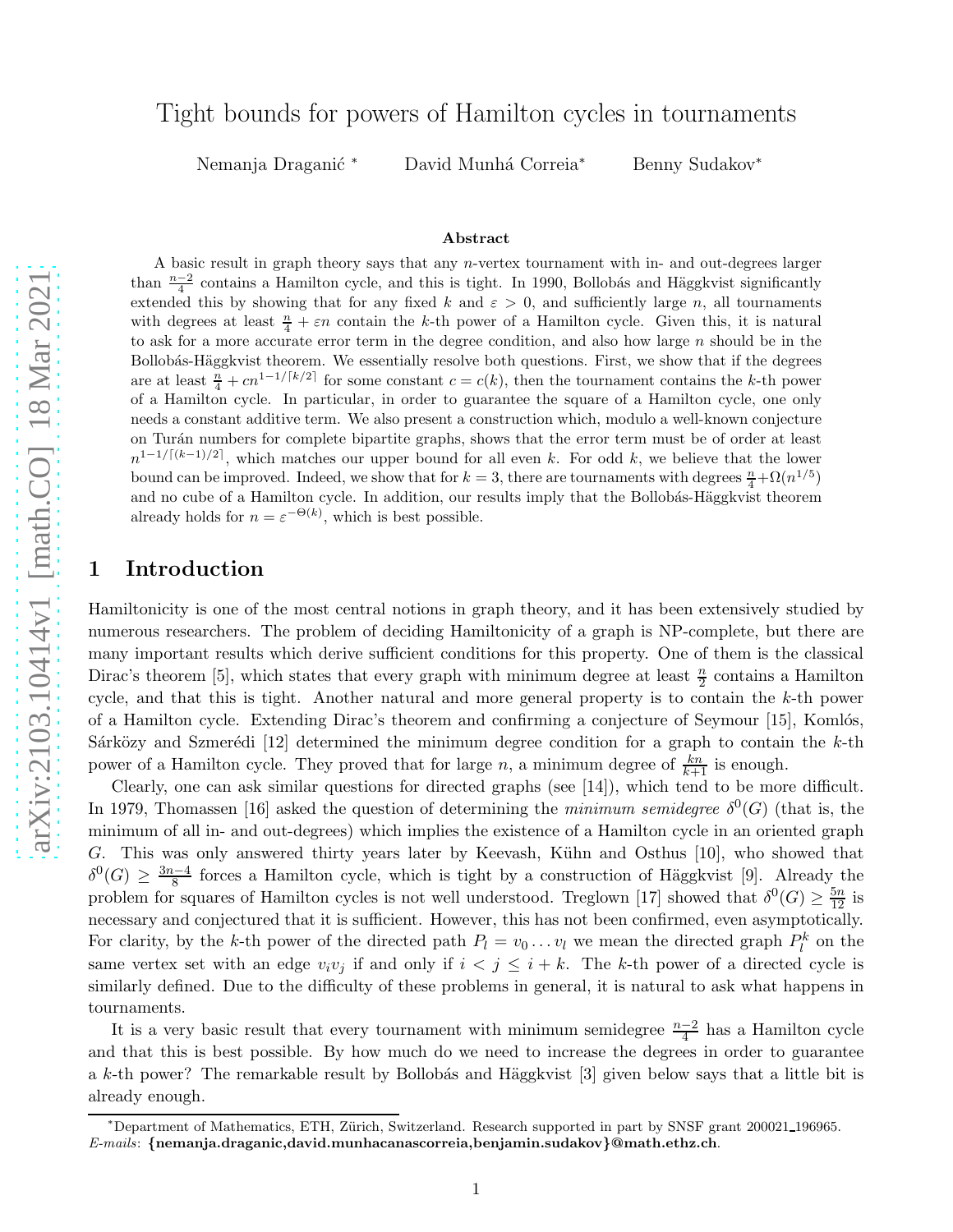**Theorem 1.1.** For every  $\varepsilon > 0$  and k, there exists a  $n_0 = n_0(\varepsilon, k)$  such that every tournament T on  $n \geq n_0$  vertices with  $\delta^0(T) \geq \frac{n}{4} + \varepsilon n$  contains the k-th power of a Hamilton cycle.

This theorem suggests two questions. For fixed  $\varepsilon$ , how large should  $n_0$  be as a function of k and what is the correct order of magnitude of the additive error term in the degree condition? The proof of Bollobás and Häggkvist needs  $n_0$  to grow faster than  $t(\lceil \log_2(1/\varepsilon) \rceil + 2)$ , where t is a tower-type function defined by letting  $t(0) = 2^k$  and  $t(i + 1) = \frac{1}{2}(2\varepsilon)^{-t(i)}$ . It also does not give any additional information about the error term, apart from showing that it is  $o(n)$ .

<span id="page-1-0"></span>In this paper we address both these questions, resolving the first one and obtaining nearly tight bounds for the second one. We start with the additive error in the degree condition.

**Theorem 1.2.** There exists a constant  $c = c(k) > 0$  such that any tournament T on n vertices with  $\delta^{0}(T) \geq \frac{n}{4} + cn^{1-1/\lceil k/2 \rceil}$  contains the k-th power of a Hamilton cycle.

In particular, we show that a constant error term is enough for the tournament to contain the square of a Hamilton cycle.

It appears that this theorem is nearly tight. This follows from a somewhat surprising connection between our question and the Turán problem for complete bipartite graphs. As usual, for a fixed graph H we let  $ex(n, H)$  denote the maximal number of edges in a *n*-vertex graph which does not contain H as a subgraph. The next result gives a construction of tournaments with large minimum semidegree which do not contain the k-th power of a Hamilton cycle.

<span id="page-1-1"></span>**Theorem 1.3.** Let  $k \geq 2$  and  $r = \lceil \frac{k-1}{2} \rceil$ . For all sufficiently large  $n = 3 \pmod{4}$ , there exists a n-vertex tournament T with  $\delta^0(T) \geq \frac{n+1}{4} + \Omega\left(\frac{ex(n,K_{r,r})}{n}\right)$  $\left(\frac{K_{r,r}}{n}\right)$  which does not contain the k-th power of a Hamilton cycle.

Modulo a well-known conjecture on Turán numbers for complete bipartite graphs, this result implies that in addition to  $n/4$ , the semidegree bound must have an additive term of order at least  $n^{1-1/[(k-1)/2]}$ , which matches the bound in Theorem [1.2](#page-1-0) for all even  $k$ . Indeed, the celebrated result of Kövári, Sós and Turán [\[13](#page-24-9)], says that  $ex(n, K_{r,r}) = O(n^{2-1/r})$  and this estimate is widely believed to be tight. Moreover, for unbalanced complete bipartite graphs, it was proven by Alon, Kollár, Rónyai and Szabó ([\[1\]](#page-24-10),[\[11\]](#page-24-11)) that  $ex(n, K_{r,s}) = \Omega(n^{2-1/r})$  when  $s > (r-1)!$ . It is also known that  $ex(n, K_{r,r}) = \Omega(n^{2-1/r})$  for  $r = 2, 3$  ([\[7](#page-24-12)], [\[4](#page-24-13)]), which corresponds to  $k = 4, 6$  in our problem.

For odd values of k there is still a small gap between the results in Theorems [1.2](#page-1-0) and [1.3,](#page-1-1) which would be interesting to bridge. We make a step in this direction, showing that for  $k = 3$ , the constant error term in Theorem [1.3](#page-1-1) can be improved to a power of  $n$ .

<span id="page-1-2"></span>**Theorem 1.4.** For infinitely many values of n, there exists a tournament on n vertices with minimum semidegree  $\frac{n}{4} + \Omega(n^{1/5})$  and no cube of a Hamilton cycle.

### <span id="page-1-3"></span>1.1 Proof outline

The main idea in the proof of Theorem [1.2](#page-1-0) is based on a dichotomy that occurs in the structure of tournaments. We say that a tournament T is  $\delta$ -cut-dense if any balanced partition  $(X, Y)$  of  $V(T)$  is such that  $\vec{e}(X, Y) \ge \delta |X||Y|$ . Note in particular, that every tournament with minimum semidegree at least  $\frac{n}{4}+\frac{\delta n}{2}$  $\frac{2m}{2}$  is  $\delta$ -cut-dense. We will first consider tournaments which are cut-dense and show that they contain the k-th power of a Hamilton cycle even if the minimum semidegree is slightly below  $\frac{n}{4}$ . After this, we consider a tournament which has a balanced cut that is sparse in one direction. An overview of what we do for each case is given below.

#### Cut-dense tournaments

The following theorem deals with the case of cut-dense tournaments and also provides an answer to the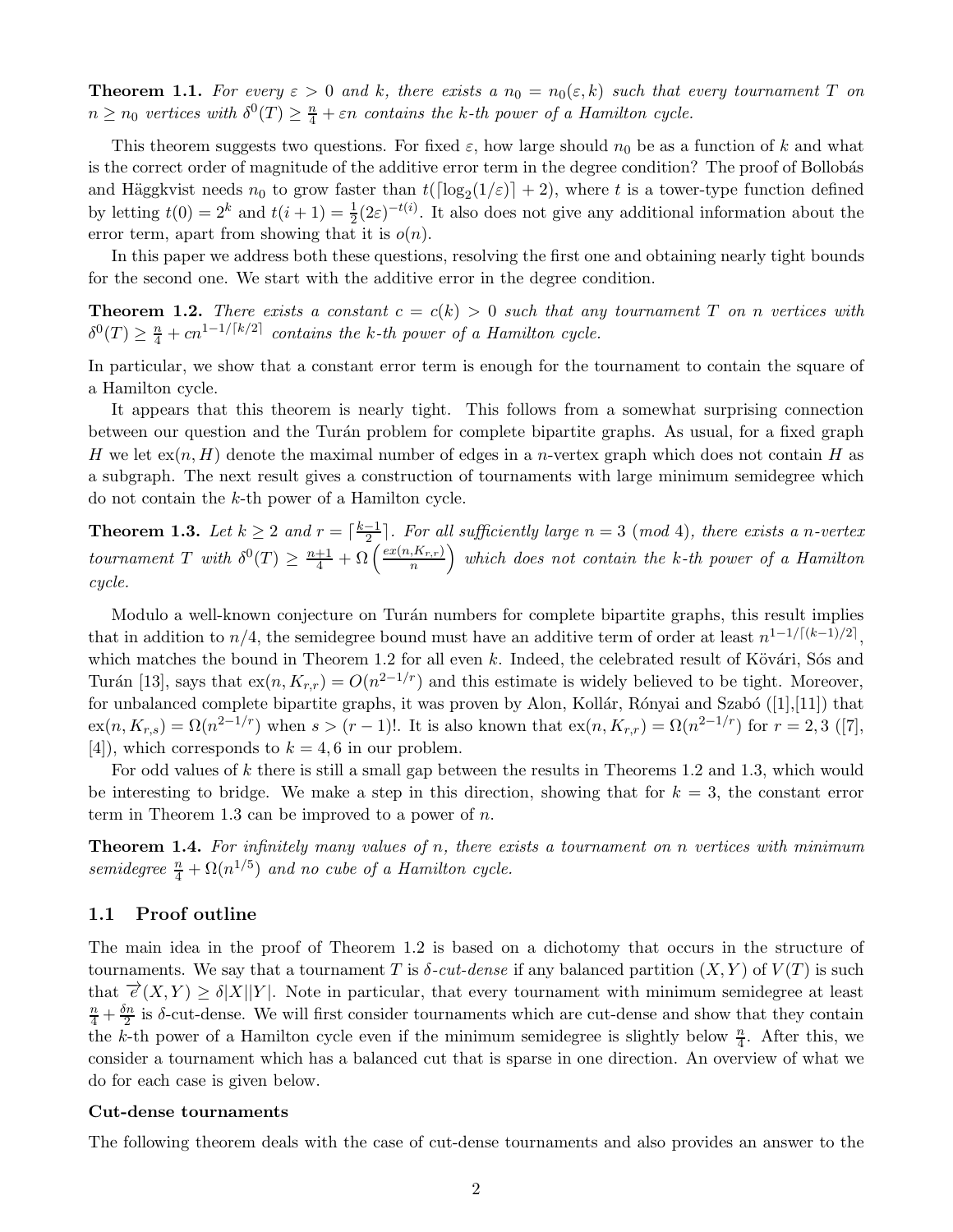<span id="page-2-0"></span>first question raised in the introduction. It shows that the Bollobas-Häggkvist theorem holds already when *n* is exponential in  $k$ .

**Theorem 1.5.** Let  $k \geq 2$ ,  $\delta > 0$  and  $n \geq \left(\frac{3}{\delta}\right)$  $\frac{3}{\delta})^{1000k}$ . Then, any  $\delta$ -cut-dense tournament T such that  $\delta^0(T) \geq \frac{n}{4} - \frac{\delta n}{200}$  has the k-th power of a Hamilton cycle.

As noted above, tournaments with minimum semidegree at least  $\frac{n}{4} + \varepsilon n$  are 2 $\varepsilon$ -cut-dense. Thus, this result implies that we can take  $n_0 = \varepsilon^{-O(k)}$  in Theorem [1.1.](#page-0-0) In Section [6,](#page-21-0) we show that this behaviour is optimal.

The first idea in the proof of the above theorem is to partition the tournament into so-called chains C, which are ordered structures with the following properties:

- Robustness. C is such that even if we delete some of its vertices which are somewhat sparsely distributed in  $C$ , we get a structure which contains the k-th power of a path.
- Large neighborhoods. The first  $k$  vertices in  $C$  have a large common in-neighborhood, and the last k have a large common out-neighborhood.

In order to find this partition into chains we use the recent result in [\[6\]](#page-24-14), which shows that one can always find the k-th power of a long path in a tournament. We apply this iteratively, until a certain constant number of vertices is left. By using the semidegree condition, we also absorb these vertices into other chains. Call the obtained (disjoint) chains  $C = \{C_1, \ldots, C_t\}$ . To finish the proof, we "link" the chains, by always connecting the last k vertices of  $C_i$  to the first k vertices of  $C_{i+1}$  (and  $C_t$  to  $C_1$ ) with k-th powers of paths. In order to create the links between the chains, we are free to use the internal vertices of the other chains in  $\mathcal{C}$ , but in such a way that the robustness property ensures that after deleting the used vertices from the chains in  $\mathcal{C}$ , we still have k-th powers of paths. This gives the desired k-th power of a Hamilton cycle.

The main tool for linking two chains will be the linking lemma (Lemma [2.11\)](#page-6-0). Suppose we want to link  $C_i$  to  $C_{i+1}$ . The rough idea is to consider the set of vertices A which are in some sense reachable by k-th powers of paths starting at the set of last k-vertices in  $C_i$ ; similarly, we consider the set B of vertices which can reach the first k vertices of  $C_{i+1}$ . Because of the minimum semidegree condition, A and B will be of sizes close to  $n/2$ . Then we consider two cases. Either the intersection  $S = A \cap B$  is large, and thus we can find a connection between  $C_i$  and  $C_{i+1}$  which passes through S; or S is small, and then we can use the  $\delta$ -cut-dense property of T, to find a connection between A and B, and consequently establish a connection between  $C_i$  and  $C_{i+1}$ .

#### Tournaments with a sparse cut

In the second part of the proof, we consider the case of T having a balanced cut which is sparse in one of the directions, that is, the number of edges in this direction is  $o(n^2)$ . The first thing to do is to convert this cut into sets A, B, R which partition the vertex set and are such that  $|R| = o(n)$  and both tournaments  $T[A], T[B]$  are  $o(n)$ -almost regular, of size  $\frac{n}{2} - o(n)$  and such that  $\overrightarrow{e}(A, B) = o(n^2)$ .

Let us first consider the case when  $R = \emptyset$  and  $|A| = |B| = \frac{n}{2}$  $\frac{n}{2}$  in order to give a rough outline of some ideas. As a preliminary, note that since the average out-degree in  $T[A]$  is at most  $\frac{n}{4}$ , we have that  $\vec{e}(A,B) \ge c|A|n^{1-1/[k/2]} = \Omega(n^{2-1/[k/2]})$ . Naturally, the first step is to find a way to cross from A to B and from B to A. Specifically, we will want to find transitive subtournaments  $A_1, A_2 \subseteq A$  and  $B_1, B_2 \subseteq B$ of size k such that  $(A_1, B_1)$  forms a k-th power of a path of size 2k starting at  $A_1$  and ending at  $B_1$  and  $(B_2, A_2)$  forms a k-th power starting at  $B_2$  and ending at  $A_2$ . Now, since the density from B to A is  $1-o(1)$ , finding  $A_2$  and  $B_2$  is not difficult. The bottleneck of the problem is in finding  $A_1$  and  $B_1$ , which is heavily dependent on the number of edges going from A to B.

Indeed, assume that such  $A_1$  and  $B_1$  exist and define  $A'_1$  to be the set of last  $\lceil k/2 \rceil$  vertices of  $A_1$  and  $B'_1$  the set of first  $\lceil k/2 \rceil$  vertices of  $B_1$ . Then, we have that every vertex in  $A'_1$  dominates every vertex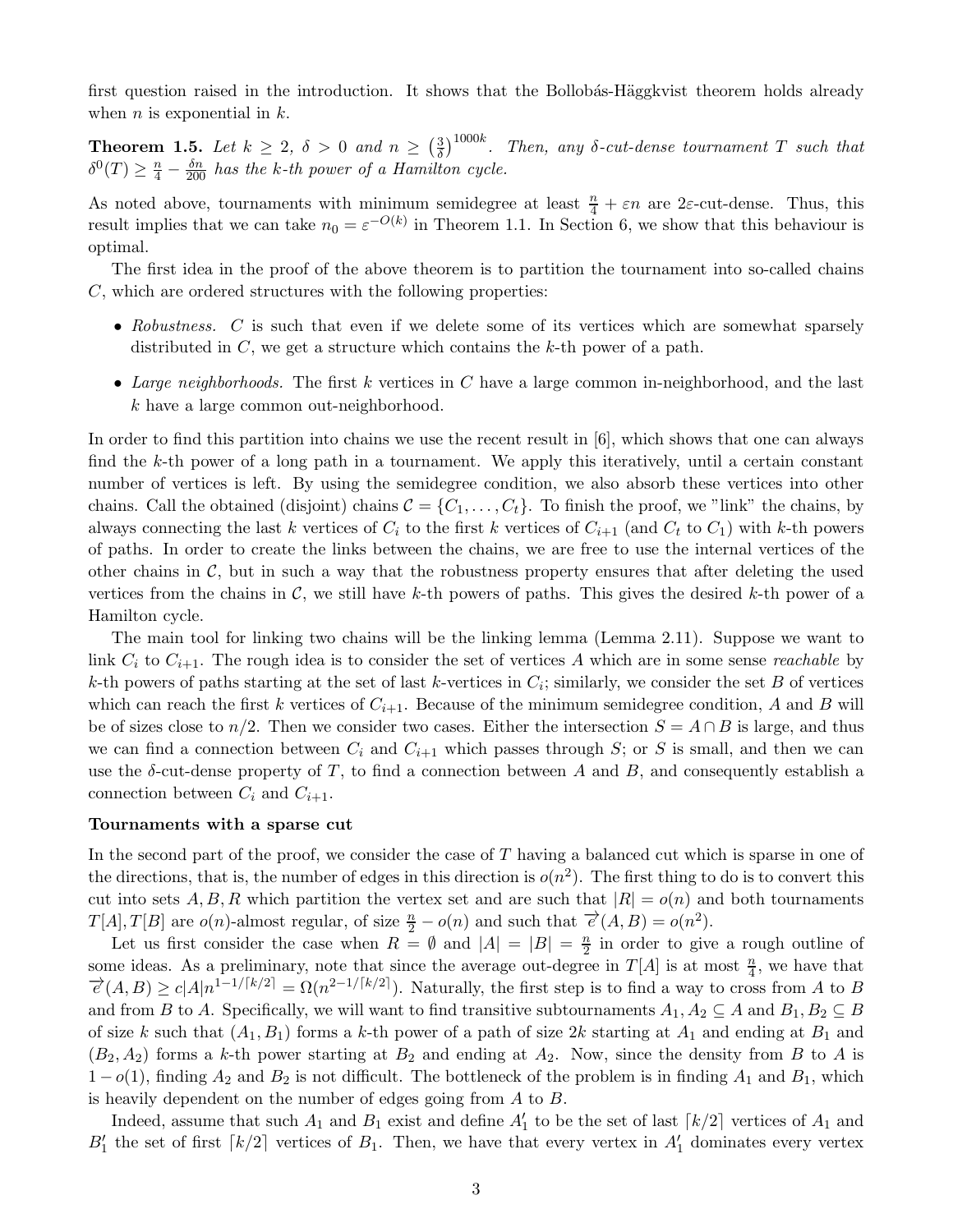in  $B'_{1}$ , which creates a  $K_{\lceil k/2 \rceil, \lceil k/2 \rceil}$  in the graph formed by the edges going from A to B. Therefore, in general, to find such sets  $A_1$  and  $B_1$  we would need the number of edges from A to B to be at least the Turán number of  $K_{\lceil k/2 \rceil, \lceil k/2 \rceil}$  which is believed to be  $\Theta(n^{2-1/\lceil k/2 \rceil})$ . In Section [4,](#page-11-0) we show that this number of edges is also sufficient to find  $A_1, B_1$  as above.

After constructing the sets  $A_1, A_2, B_1, B_2$ , it is simple to finish. Recall that  $T[A]$  and  $T[B]$  are  $o(n)$ almost regular. Therefore,  $T[A \setminus (A_1 \cup A_2)]$  and  $T[B \setminus (B_1 \cup B_2)]$  are  $\frac{1}{4}$ -cut-dense tournaments and so, by Theorem [1.5](#page-2-0) they contain spanning chains  $C_A$  and  $C_B$ . We can link the end of the chain  $C_A$  to  $A_1$ , then link  $B_1$  to the start of  $C_B$ , the end of  $C_B$  to  $B_2$  and finally link  $A_2$  to the start of  $C_A$ . This produces the k-th power of a Hamilton cycle.

The general case builds on the above approach. The main goal will be to cover the set  $R$  with a collection  $\mathcal B$  of  $o(n)$  vertex-disjoint structures, which we will call bridges. Informally, a bridge is the k-th power of a path which intersects  $A \cup B$  in at most 4k vertices, such that the sets of first k vertices and last k are contained entirely in A or B. We will say that a bridge goes from B to A, for example, if the first k vertices are in B and the last k are in A. We also want these first k to have large common in-neighborhood in  $B$  (so that it can be linked later to the rest of  $B$ ) and the last k to have large common out-neighborhood in A. Finally, we will crucially need the collection  $\beta$  to satisfy the following property. The number of bridges going from  $A$  to  $B$  is positive and equal to the number of them going from  $B$  to  $A$ . Indeed, note that if this is the case, we can then construct the  $k$ -th power of a Hamilton cycle by using these bridges to cover R and then using the  $o(n)$ -almost regularity of both  $T[A]$  and  $T[B]$  to link them to the rest of the vertices in A and B, like we did in the case  $R = \emptyset$ . Since the number of bridges going from A to B is positive, we are able to cross from A to B at least once, and further, since we have the same number of bridges going from  $B$  to  $A$ , we are able to cross the same number of times from  $B$  to  $A$ . The construction of bridges is delicate and requires several ideas which we discuss in Section [5.](#page-13-0)

Notation: Throughout the paper we use standard graph theoretic notation. We use the following notation for directed graphs. An oriented graph is a directed graph in which between any two vertices there is at most one edge. A tournament is an oriented complete graph. Let T be a tournament. By  $V(T)$ we denote its set of vertices. Let  $\{v\}, X, Y \subseteq V(T)$ . By  $\overrightarrow{E}(X, Y)$  we denote the set of edges in T oriented from X to Y, and we let  $\overrightarrow{e}(X,Y) = |\overrightarrow{E}(X,Y)|$ . If  $\overrightarrow{E}(X,Y) = X \times Y$  we say that X dominates Y, and write  $X \to Y$ . If  $\{v\}$  dominates X we also write  $v \to X$ . By  $N^-(v)$  we denote the set of (common) *in-neighbors* of v, i.e. the set of vertices u such that  $u \to v$ ; by  $N^+(v)$  we denote the set of (common) *out-neighbors* of v, i.e. the set of vertices u such that  $v \to u$ . Furthermore, we let  $N_X^-(v) = N^-(v) \cap X$ and  $N_X^+(v) = N^+(v) \cap X$ ; we let  $d_X^-(v) = |N_X^-(v)|$  be the in-degree and  $d_X^+(v) = |N_X^+(v)|$  the out-degree of v in X. By  $\delta^0(T)$  we denote the *minimum semidegree* of T, i.e. the minimum over all in- and out-degrees in T. A balanced cut of T is a partition X, Y of its vertex set such that  $||X| - |Y|| \leq 1$ . A tournament T is said to be *d*-almost regular if  $\delta^0(T) \geq \frac{1}{2}$  $\frac{1}{2}n - d$ . If a tournament is 1-almost regular, we say it is regular. By  $T[X]$  we denote the subtournament in T induced by X. If Z is an ordered subset of  $V(T)$ , we slightly abuse notation by saying that Z is a k-th power of a path whenever  $T[Z]$  contains a spanning directed  $k$ -th power of a path where the ordering of the path is inherited from the ordering of  $Z$ . Similarly, we say that disjoint sets of vertices  $X_1, \ldots, X_t$  in  $V(T)$  form the k-blowup of a path, if every  $X_i$  is of size k, and  $X_i \to X_{i+1}$  for all  $i \in [t-1]$ ; we call the sets  $X_i$  blobs.

The rest of this paper is organized as follows. In Section [2,](#page-4-0) we will gather some useful results and prove a few technical lemmas that will be used in our proofs. In Section [3,](#page-9-0) we prove Theorem [1.5](#page-2-0) and in Section [4,](#page-11-0) we set the stage for the proof of our main result; in both sections we give results which might be of independent interest. In Section [5,](#page-13-0) we prove Theorem [1.2.](#page-1-0) In Section [6,](#page-21-0) we give the proofs of Theorems [1.3](#page-1-1) and [1.4.](#page-1-2) Finally, we make some concluding remarks in Section [7.](#page-23-0)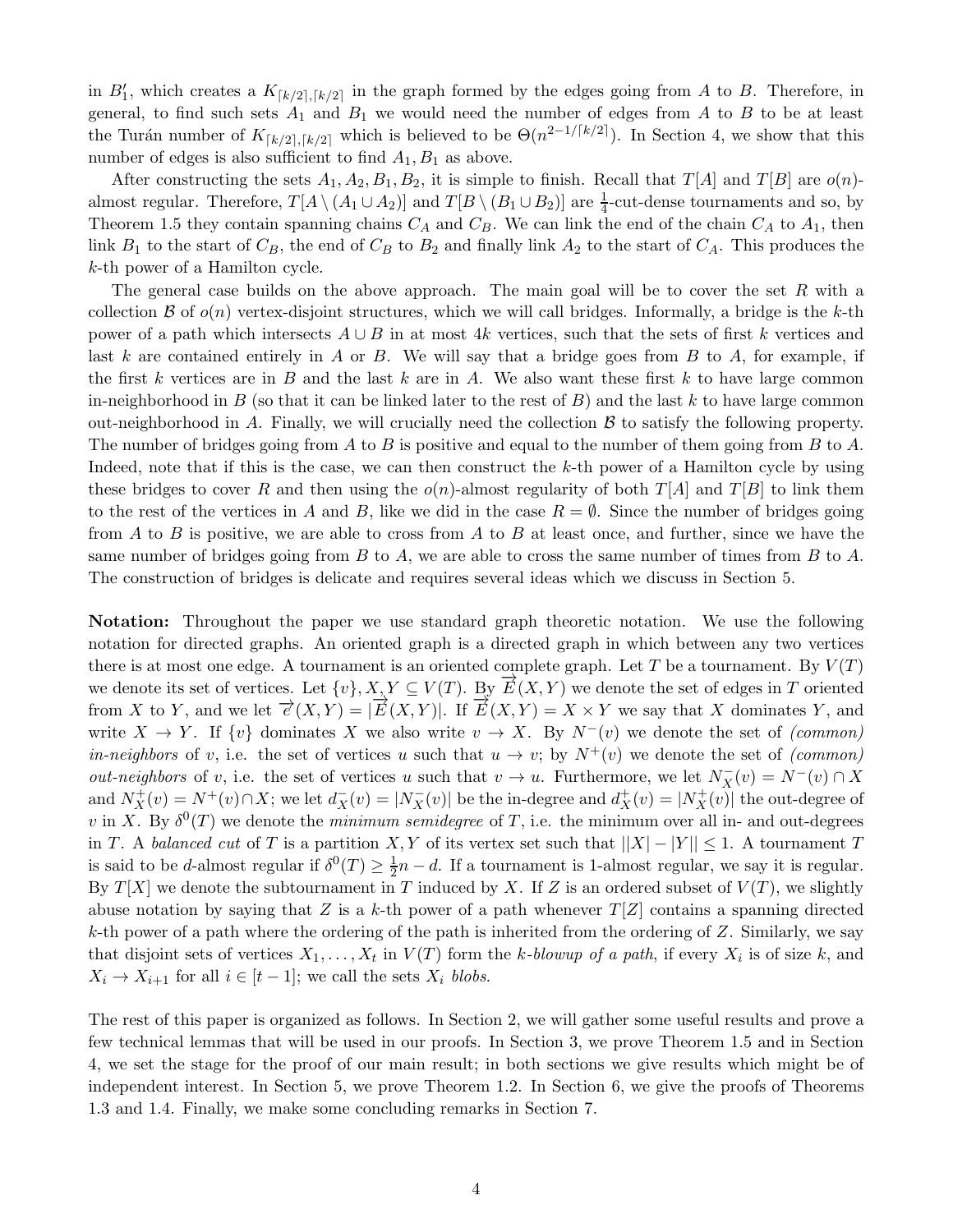### <span id="page-4-0"></span>2 Preliminaries

### 2.1 A few simple lemmas

<span id="page-4-1"></span>We will first give several standard lemmas and definitions. The first lemma, which we state without proof, is the following folklore result about tournaments.

**Lemma 2.1.** Let T be a tournament on at least  $2^{k-1}$  vertices. Then it contains a transitive subtournament on k vertices. Furthermore, a fraction of more than  $1/2^{k^2}$  of its k-subsets induce transitive tournaments.

Apart from the standard Ramsey-type result, the above lemma also gives us a density statement for transitive tournaments of size  $k$ . This follows from the following simple averaging argument, which we also use in Lemma [2.8.](#page-5-0) Suppose we know that every set S of s vertices contains a k-subset which satisfies some property  $P$  (for example, being transitive). We now take a set R on at least s vertices and want to count the number of k-subsets of R which satisfy the property  $P$ . Since every set of s vertices contains a k-set satisfying  $P$  and every k-set is contained in  $\binom{|R|-k}{s-k}$  $\binom{K[-k]}{s-k}$  sets of size s, we know that the number of k-subsets of R which satisfy property  $P$  is at least  $\binom{|R|}{s}/\binom{|R|-k}{s-k}$  $\binom{R|-k}{s-k} > \frac{1}{s^k} \binom{|R|}{k}$ . Thus, the fraction of k-sets in R satisfying  $P$  is greater than  $1/s<sup>k</sup>$ .

<span id="page-4-2"></span>We also state here the following result from [\[6](#page-24-14)] which was mentioned in the introduction.

**Theorem 2.2.** Every tournament on n vertices contains a copy of  $P_m^k$  where  $m \geq \frac{n}{2^{8k}}$  $\frac{n}{2^{8k}}$  and  $k > 1$ .

Another useful lemma about tournaments is the following, which shows that tournaments which are cut-dense and have high minimum semi-degree are such that all of their cuts are dense, not only the ones that are balanced.

<span id="page-4-3"></span>**Lemma 2.3.** Let T be a  $\delta$ -cut-dense tournament on n vertices such that  $\delta^0(T) \geq \frac{n}{4} - \frac{\delta n}{16}$ . If  $(X, Y)$  is a partition of its vertex set, then  $\overrightarrow{e}(X,Y) \geq \frac{\delta}{16}|X||Y|$ .

**Proof.** Suppose without loss of generality that  $|X| \leq |Y|$ . Then, by double-counting the sum  $\sum_{v \in X} d^+(v)$ we get

$$
|X| \left(\frac{n}{4} - \frac{\delta n}{16}\right) \le \sum_{v \in X} d^+(v) \le \frac{|X|^2}{2} + \overrightarrow{e}(X, Y)
$$

which implies that  $\overrightarrow{e}(X,Y) \ge |X| \left(\frac{n}{4} - \frac{\delta n}{16} - \frac{|X|}{2}\right)$ . If  $|X| \le \frac{n}{2} - \frac{\delta n}{4}$ , then this gives  $\overrightarrow{e}(X,Y) \ge \frac{\delta}{16}|X||Y|$ . Otherwise, we can obtain X, Y from a balanced partition by moving at most  $\frac{\delta n}{4}$  vertices from one part to the other. Hence, since T is  $\delta$ -cut-dense, we have

$$
\overrightarrow{e}(X,Y) \ge \frac{\delta n^2}{4} - \frac{\delta n}{4} \cdot \frac{n}{2} = \frac{\delta n^2}{8} \ge \frac{\delta}{8}|X||Y|
$$

 $\Box$ 

Next, we will give a lemma about powers of paths, showing that if we delete vertices from a large power, if those vertices are in some sense sparsely distributed, then the remaining vertices still span a large power of a path. Before, we will need the following definition, which captures the notion of being sparsely distributed.

<span id="page-4-4"></span>**Definition 2.4.** Let  $\pi = (v_0, \ldots, v_m)$  be an ordering of a set of vertices V and let  $S = \{S_1, \ldots, S_q\}$  be a collection of sets. We say that S is r-apart in  $\pi$  if for any two distinct  $S_i, S_j$ , the distance in  $\pi$  between any two vertices  $u_i \in S_i \cap V$  and  $u_j \in S_j \cap V$  is more than r. For a set A, we let  $I_r(A, \pi)$  denote the set of vertices  $v \in V$  such that there is some  $a \in A \cap V$  which is at a distance of at most r from v.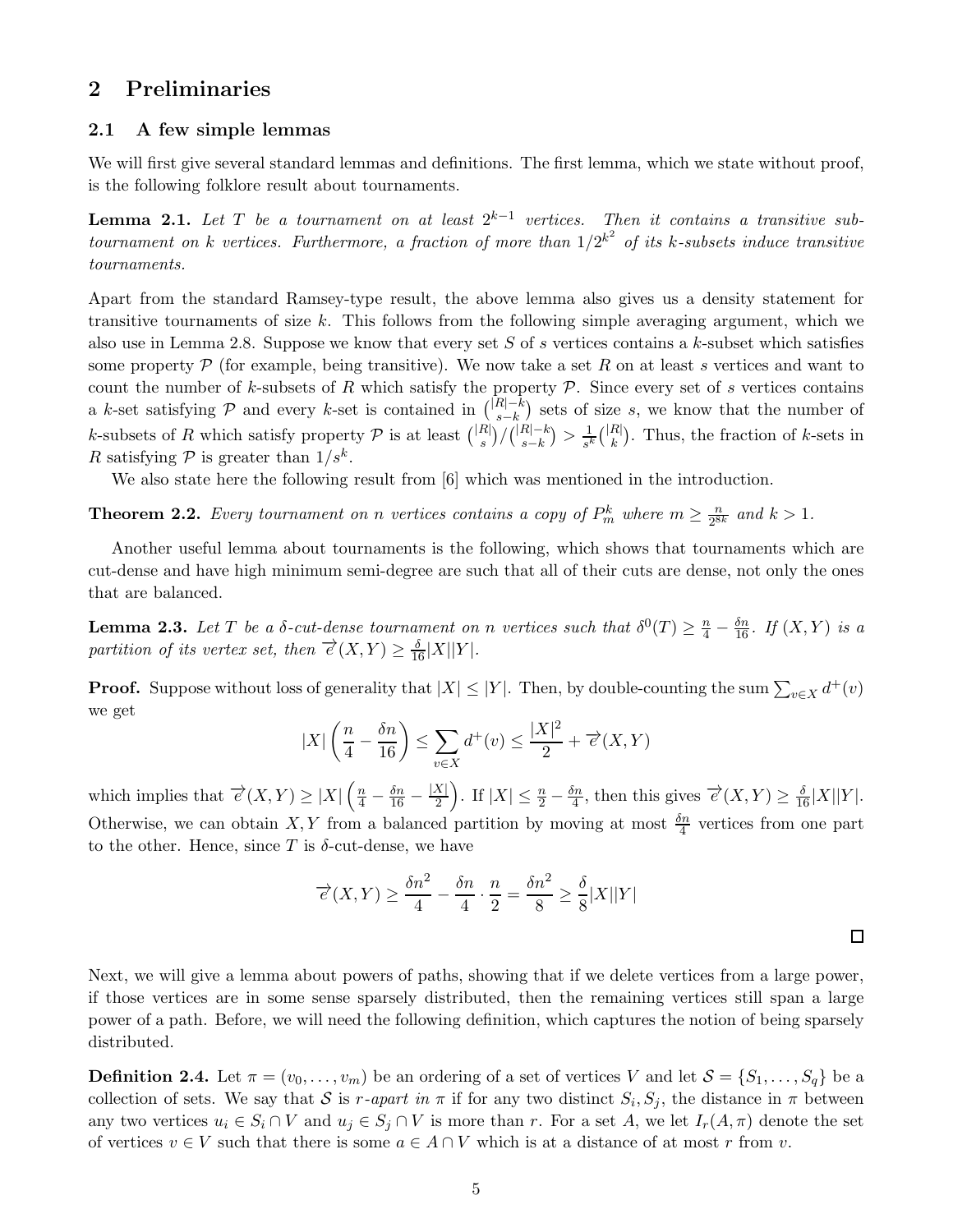**Lemma 2.5.** Let  $r_1 > r_2$  and T be a tournament. Suppose  $P = (v_0, v_1, \ldots, v_m)$  is the  $r_1$ -th power of a path. Let  $S = \{S_i\}$  be a collection of subsets of  $V(T)$  which is  $r_1$ -apart in P and such that  $|S_i| \leq r_2$  for all i. Then,  $P \setminus \bigcup_i S_i$  is the  $(r_1 - r_2)$ -th power of a path.

**Proof.** Let  $P \setminus \bigcup_i S_i = (v_{j_1}, v_{j_2}, \dots, v_{j_t})$  with  $j_1 < j_2 < \dots < j_t$ . Suppose for a contradiction that there is a t' such that  $j_{t'+r_1-r_2} > j_{t'} + r_1$ . Consider the interval  $I = \{v_{j_{t'}}, v_{j_{t'}+1}, \ldots, v_{j_{t'}+r_1}\}$ . Then, there must be more than  $r_2$  vertices in  $I \cap \bigcup_i S_i$ . However, by the assumption on the sets  $S_i$  there can be at most  $\Box$ one *i* such that  $I \cap S_i \neq \emptyset$ , thus implying that  $|S_i| > r_2$ , which contradicts the assumption.

<span id="page-5-2"></span>We now state the following standard lemma which uses Kövári-Sós-Turán-like ideas.

**Lemma 2.6.** Let  $\alpha \in (0,1)$  and  $t, k, N \in \mathbb{N}$  be such that  $t \geq \frac{k}{\alpha}$  $\frac{k}{\alpha}$ . Let  $\{S_1, \ldots, S_t\}$  be a collection of subsets of [N] of size at least  $\alpha N$ . Then, there exists k sets  $S_i$  which intersect in at least  $\left(\frac{\alpha}{e}\right)$  $(\frac{\alpha}{e})^k N$  elements.

**Proof.** Let  $x = \left(\frac{\alpha}{e}\right)$  $\frac{\alpha}{e}$ ,  $\int^k N$ . Define a bipartite graph G with parts  $\{S_1, \ldots, S_t\}$  and  $[N]$  and let  $\{S_i, j\}$  be an edge if and only if  $j \in S_i$ . Suppose, for contradiction sake, that every k sets  $S_i$  have less than x common neighbors in  $[N]$ . Then, by double-counting and convexity, note that

<span id="page-5-1"></span>
$$
x\binom{t}{k} > \sum_{v \in [N]} \binom{d(v)}{k} \ge N\binom{\alpha t}{k} \tag{1}
$$

 $\left(\frac{et}{k}\right)^k/\left(\frac{\alpha t}{k}\right)$  $\left(\frac{xt}{k}\right)^k$ ; so, by definition of x, we have  $\binom{t}{k}$ Note that  $\binom{t}{k}$  $\binom{t}{k} / \binom{\alpha t}{k} \leq \left(\frac{e t}{k}\right)$  $\binom{t}{k} / \binom{\alpha t}{k} \leq \frac{N}{x}$  $\frac{N}{x}$ , contradicting [\(1\)](#page-5-1).  $\Box$ 

We now give some definitions of structures which will be crucial throughout the paper. After, we give a lemma which is a consequence of Lemmas [2.1](#page-4-1) and [2.6.](#page-5-2)

**Definition 2.7.** Let T be a tournament and let  $A, S \subseteq V(T)$ . We say that S is a A-head (resp. A-tail), if S induces a transitive tournament and is such that  $N_A^+$  $A_{A}^{+}(S) \geq |A|/2^{6k}$  (resp.  $N_{A}^{-}(S) \geq |A|/2^{6k}$ ), where  $k = |S|$ . If  $A = V(T)$  then we just say that S is a head (resp. tail). Furthermore, if  $P \subseteq T$  is the k-th power of a path and  $A, B \subseteq V(T)$  are such that the first k vertices of P form a A-tail and the last k form a B-head, then we say that P is a  $(A, B, k)$ -chain. If  $A = B = V(T)$ , we just say that P is a k-chain.

<span id="page-5-0"></span>**Lemma 2.8.** Let T be a tournament and  $A, S \subseteq V(T)$  such that  $|S| \ge 2^{30k}$ . Suppose that every vertex  $v \in S$  has at least  $|A|/20$  out(resp. in)-neighbors in A. Then, S contains a A-head (resp. A-tail) of size k. Consequently, any subset of at least  $2^{30k}$  vertices of T, all of which have at least  $|A|/20$  out(resp. in)-neighbors in A is such that a fraction of at least  $1/2^{30k^2}$  of its k-sets are A-heads (resp. A-tails).

**Proof.** By Lemma [2.1,](#page-4-1) S contains a transitive tournament R of size 30k. For every vertex  $v \in R$ , define  $S_v = N_A^+$  $A^+(v) \subseteq A$ . Then  $|S_v| \geq |A|/20$ . Thus, we can apply Lemma [2.6](#page-5-2) to the collection  $\{S_v : v \in R\}$ with  $\alpha = \frac{1}{20}$ , to find a subset  $R' \subseteq R$  of size k such that  $N_A^+$  $A_A^+(R') \ge |A|/(20e)^k \ge |A|/2^{6k}$ , hence R' is an A-head.  $\Box$ 

<span id="page-5-3"></span>The following lemma is a version of dependent random choice (see, e.g., survey [\[8](#page-24-15)] for more information about this technique and its applications) which we will use several times in the paper.

**Lemma 2.9.** Let G be a bipartite graph on  $(A, B)$  and  $\gamma > 0$  be such that  $e(A, B) = \gamma |A||B|$ . Let  $a = |A|, b = |B|$  and  $m, k, s \in \mathbb{N}$  be such that

$$
\binom{a\gamma^k}{k} > 2s^k \max\left(\binom{a}{k} \left(\frac{m}{b}\right)^k, 1\right).
$$

Then there exists a set  $U \subseteq A$  with  $|U| \geq s$ , such that less than a fraction of  $1/s^k$  of the sets of size k in U have less than m common neighbors in B.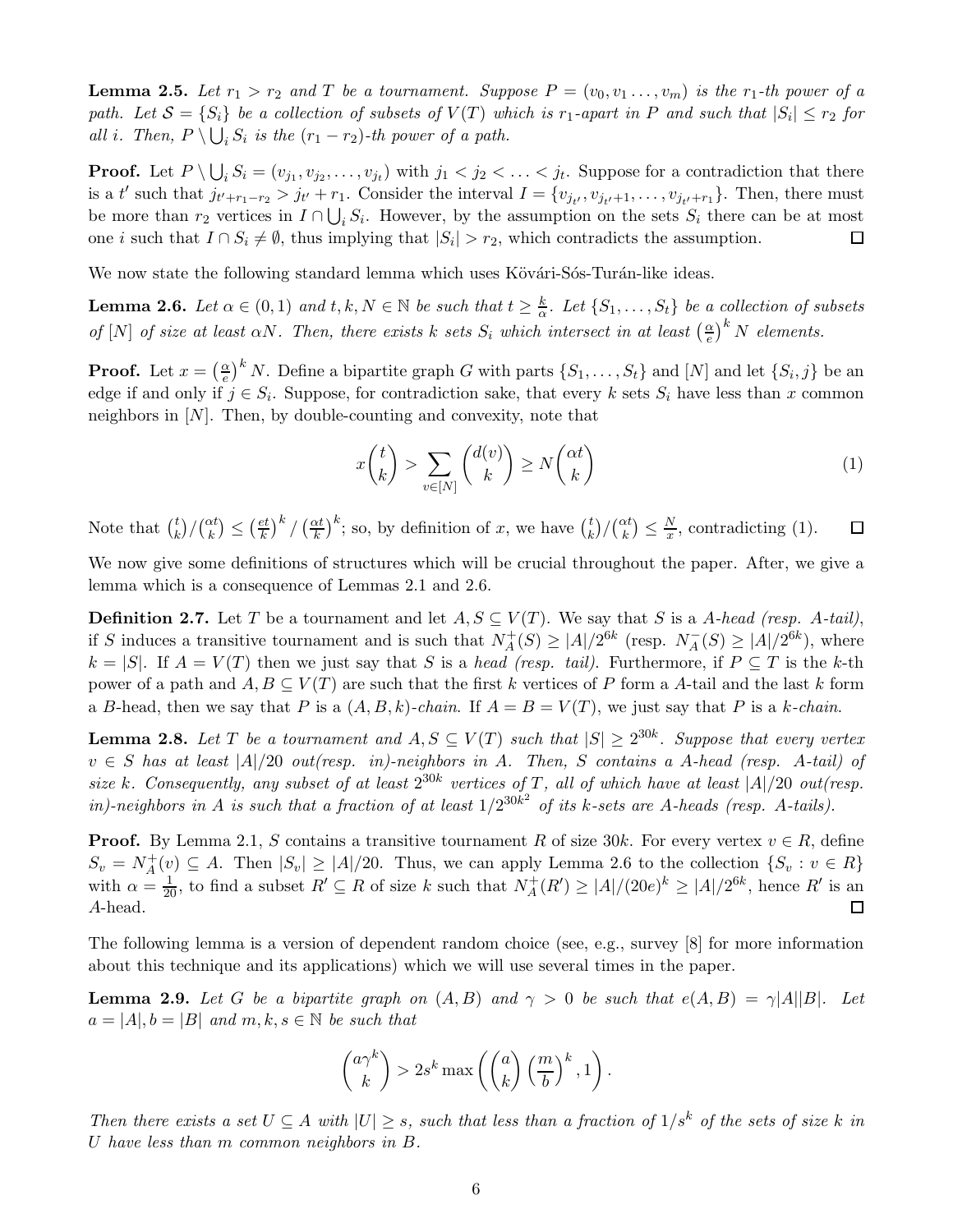**Proof.** Let S be a subset of k random vertices, chosen uniformly from B with repetition. Let U denote the set of common neighbors of S in A and  $X = |U|$ . Let Y denote the number of k-subsets of U with less than m common neighbors in B. Note that,  $\mathbb{E}[X] \ge \sum_{v \in A}$  $\int d(v)$  $|B|$  $\left\langle \right\rangle^k \geq \gamma^k a$ , where the second inequality follows from Jensen's inequality; applying the same inequality also gives  $\mathbb{E}\left[\binom{X}{k}\right] \geq \binom{\mathbb{E}[X]}{k}$ . Moreover, we have  $\mathbb{E}[Y] \leq {|\mathcal{A}| \choose k} \left( \frac{m}{|B|} \right)$  $|B|$  $\Big)^k$ . Now, note that

<span id="page-6-1"></span>
$$
\mathbb{E}\left[\binom{X}{k}\right] > s^k(E[Y]+1) \tag{2}
$$

implies, by linearity of expectation, that there is a choice of U such that Y is at most a  $1/s<sup>k</sup>$  fraction of the total number of k-sets in U, and furthermore  $X = |U| > s$ . Since [\(2\)](#page-6-1) follows from the previous bounds and the assumption of the lemma, we are done. bounds and the assumption of the lemma, we are done.

### 2.2 Chain partitioning and linking

<span id="page-6-2"></span>We will now prove two important lemmas which will be used throughout our proofs. The first lemma is used to partition the vertex set of a tournament into a small number of chains and a small set of remaining vertices.

**Lemma 2.10.** Let T be a tournament and  $S, A, B \subseteq V(T)$  be such that every  $v \in S$  has  $|N_A^-(v)| \ge |A|/20$ and  $|N_B^+$  $|B_{\text{B}}(v)| \geq |B|/20$ . Then we can partition S into at most  $2^{200k} \log |S|$  vertex disjoint  $(A, B, k)$ -chains and a set of remaining vertices of size at most  $2^{200k}$ .

**Proof.** Let  $|S| = s$  and assume that  $s > 2^{200k}$ , as otherwise we are done. Using Theorem [2.2,](#page-4-2) we can find a copy of  $P_t^{20k}$  with  $t = s/2^{160k} > 41k$ . Look at the set of the first  $20k$  vertices in this path; since every vertex has at least  $|A|/20$  in-neighbors in A, we conclude, by Lemma [2.6,](#page-5-2) that there exists a set of k vertices among the first  $20k$  vertices in the found copy of  $P_t^{20k}$ , such that their common in-neighborhood in A is at least of size  $\left(\frac{1}{20}\right)$  $\frac{1}{20e}\big)^k |A| > \frac{1}{2^6}$  $\frac{1}{2^{6k}}|A|$ . Since this k-set is also transitive by construction, it forms an A-tail. Now we remove the other 19k vertices from the beginning of the path. Similarly, among the last  $20k$  vertices we find a B-head of size k and we remove the other 19k vertices. Note that the obtained structure P is a k-th power of a path starting with an A-tail and ending with a B-head, or in other words, it is an  $(A, B, k)$ -chain of length  $t - 38k$ .

We repeat this procedure, now only using vertices in  $S \setminus V(P)$ . Let  $s' = |S \setminus V(P)|$ , so we get a new  $(A, B, k)$ -chain of length  $\frac{s'}{2^{160k}} - 38k > \frac{s'}{2^{16k}}$ vertices are left, which enables us to find 20k-th powers of paths of length at least  $\frac{2^{200k}}{2^{160k}}$  $\frac{s'}{161k}$ , if  $s' > 2^{200k}$ . We continue doing this until at most  $2^{200k}$  $\frac{2^{2000}}{2^{160k}} > 41k$  in every step, and turn them into  $(A, B, k)$ -chains. Notice that after finding each  $(A, B, k)$ -chain, the number of uncovered vertices is at most  $1 - \frac{1}{2^{16}}$  $\frac{1}{2^{161k}}$  times the number of uncovered vertices in the previous step; this means that in the end we find at most

$$
-\log_{1-\frac{1}{2^{161k}}} s = -\frac{\log s}{\log(1 - \frac{1}{2^{161k}})} < 2^{200k} \log s
$$

disjoint  $(A, B, k)$ -chains when we stop, which finishes the proof.

<span id="page-6-0"></span>The next result is one of the main tools in our proofs; it is used to link vertices from the end of one chain to the beginning of another chain.

**Lemma 2.11** (The linking lemma). Let  $\delta > 0$ ,  $k \ge 2$  and  $n > \left(\frac{2}{\delta}\right)$  $\frac{2}{\delta})^{1000k}$ . Let T be an n-vertex  $\delta$ -cut-dense tournament with  $\delta^0(T) > (\frac{1}{4} - \frac{\delta}{100})n$ . Suppose  $M, N \subseteq V(T)$  are of size k, and M has at least  $\frac{n}{2^{20k}}$  common

 $\Box$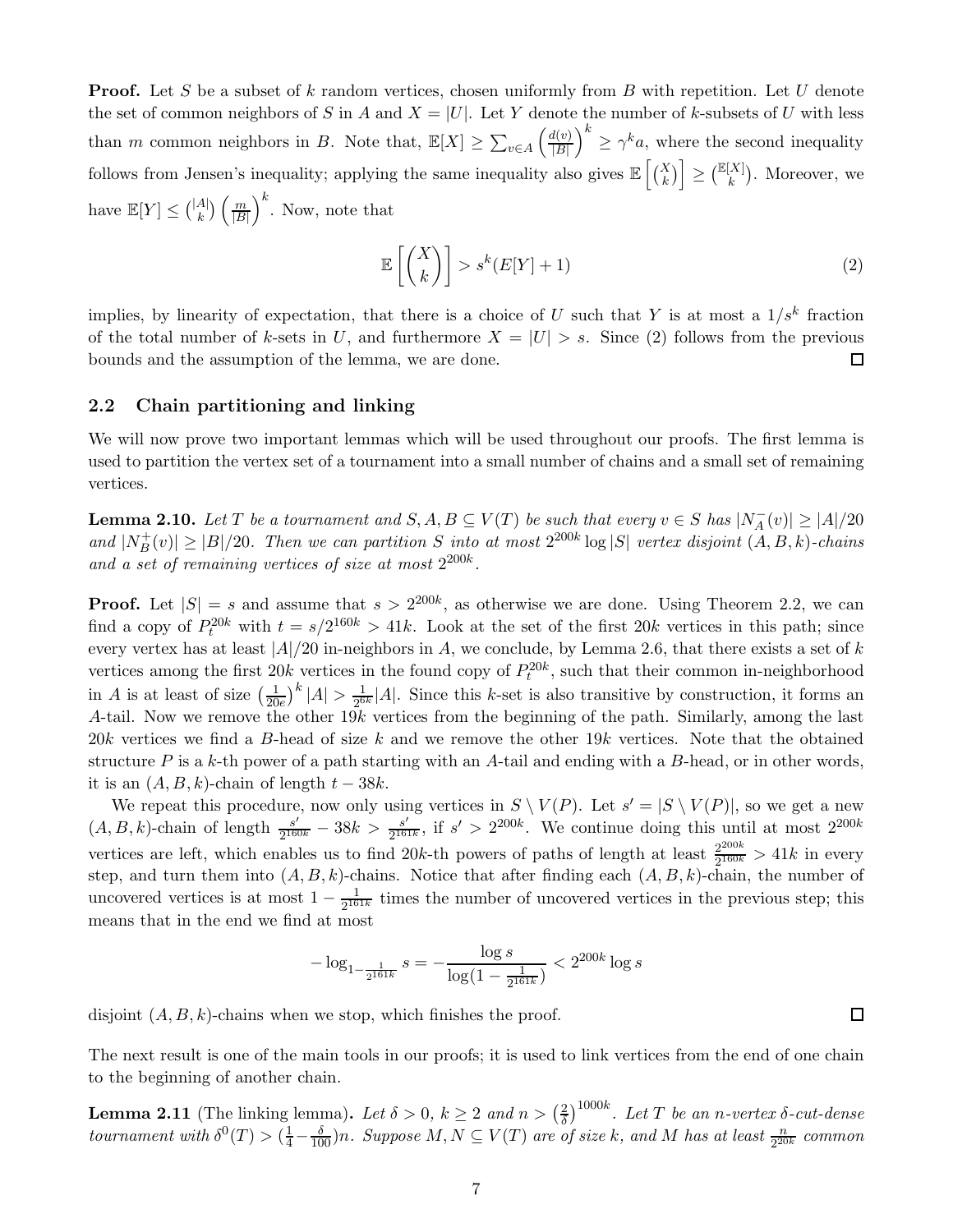out-neighbors, while N has at least  $\frac{n}{2^{20k}}$  common in-neighbors. Let  $\pi$  be an ordering of  $V(T) \setminus (M \cup N)$ . Then, there is a k-th power of a path P starting in M and ending in N, so that the vertices of  $P \setminus (M \cup N)$ can be partitioned into a collection of sets  $S = \{S_1, \ldots, S_m\}$  which is 10k-apart in  $\pi$ , while  $|S_i| = k$  and  $m \leq \log n$ .

**Proof.** We let  $c = \delta/100$  and we start with defining the set  $M_1$  to be the set of common out-neighbors of M and the set  $N_1$  to be the set of common in-neighbors of N; hence  $|M_1|, |N_1| \geq \frac{n}{2^{20k}}$ . Next, we define the sets  $M_i$  and  $N_i$  for  $i \geq 2$  as follows. We first let  $M^i = \bigcup_{j \leq i} M_j$  and  $N^i = \bigcup_{j \leq i} N_j$  for each  $i \geq 1$ , and let:

$$
M_i = \{ x \notin M \cup N \cup M^{i-1} \mid d_{M^{i-1}}^-(x) \ge c |M^{i-1}| \} \text{ and } N_i = \{ x \notin M \cup N \cup N^{i-1} \mid d_{N^{i-1}}^+(x) \ge c |N^{i-1}| \},
$$

i.e.  $M_i$  is the set of vertices outside of  $M \cup N \cup M^{i-1}$  with many in-neighbors in  $M^{i-1}$ , and  $N_i$  is the set of vertices outside of  $M \cup N \cup N^{i-1}$  with many out-neighbors in  $N^{i-1}$ . Furthermore, by bounding  $\sum_{x \in M^{i-1}} d^+(x)$  and using that vertices outside  $M \cup N \cup M^i$  have in-degree at most  $c|M^{i-1}|$  in  $M^{i-1}$  we get:

$$
\left(\frac{1}{4}-c\right)n|M^{i-1}| \leq \sum_{x \in M^{i-1}} d^+(x) \leq c|M^{i-1}|n+|M^{i-1}|(|M|+|N|+|M_i|) + \frac{|M^{i-1}|^2}{2},
$$

which gives:

<span id="page-7-0"></span>
$$
|M_i| \ge n\left(\frac{1}{4} - 2c\right) - 2k - \frac{|M^{i-1}|}{2} \tag{3}
$$

and by adding  $|M^{i-1}|$  to both sides:  $|M^i| \ge n\left(\frac{1}{4} - 2c\right) - 2k + \frac{|M^{i-1}|}{2}$ . From this recursive relation we get that:

$$
|M^{i}| \ge n\left(1 - \frac{1}{2^{i-1}}\right)\left(\frac{1}{2} - 4c\right) + \frac{n/2^{20k}}{2^{i-1}} - 4k.
$$

Define  $i_M$  to be minimal such that  $|M^{i_M}| \geq n \left(\frac{1}{2} - \frac{\delta}{8}\right)$  $\left(\frac{\delta}{\delta}\right)$  and note that  $i_M \leq \log_2\left(\frac{100}{\delta}\right)$  $\frac{00}{\delta}$ ). Also, note that the recursive relation [\(3\)](#page-7-0) and the fact that  $|M^{i-1}| \le n \left(\frac{1}{2} - \frac{\delta}{8}\right)$  $\frac{\delta}{8}$ ) for  $i \leq i_M$  gives for  $2 \leq i \leq i_M$ 

<span id="page-7-1"></span>
$$
|M_i| \ge n\left(\frac{\delta}{16} - 2c\right) - 2k \ge \frac{\delta n}{32}.\tag{4}
$$

Note also that every vertex  $x \in M_i$  has  $d_{M_{i-1}}^-(x) \ge c|M_{i-1}|$ ; this is because  $x \notin M_{i-1}$  and so, we have both  $d_{M^{i-1}}^-(x) \ge c|M^{i-1}|$  and  $d_{M^{i-2}}^-(x) < c|M^{i-2}|$  which implies the desired inequality since  $M_{i-1} =$  $M^{i-1} - M^{i-2}$ . We can define  $i_N$  analogously to  $i_M$ , and all bounds which hold for  $M_i, M^i, i_M$  hold also for  $N_i$ ,  $N^i$  and  $i_N$ .

Case 1: there exist  $i_1 \leq i_M$  and  $i_2 \leq i_N$  such that  $|M_{i_1} \cap N_{i_2}| > n^{1/4}$ .

Let  $i_1+i_2$  be minimal so that the above inequality holds. Let  $S = M_{i_1} \cap N_{i_2}$  and let  $t = i_1 i_2 \cdot n^{1/4} < n^{0.3}$ , so that  $|M^{i_1-1} \cap N^{i_2}|, |M^{i_1} \cap N^{i_2-1}| \leq t$ . Now, for all  $i < i_1$  define the set  $K_i := M_i \setminus N^{i_2}$  and for all  $i < i_2$ , define  $L_i := N_i \setminus M^{i_1}$ . By the inequality [\(4\)](#page-7-1), we have that  $|L_i|, |K_i| > \delta n/32 - t > \delta n/64$  for  $i \ge 2$ and  $|L_1|, |K_1| > \frac{n}{2^{20}}$  $\frac{n}{2^{20k}} - t > \frac{n}{2^{21k}}$ . Furthermore, note that from the discussion after [\(4\)](#page-7-1), we also have that for every  $x \in S$ ,

<span id="page-7-2"></span>
$$
d_{K_{i_1-1}}^-(x) \ge c \left| M_{i_1-1} \right| - t \ge \frac{c}{2} \left| K_{i_1-1} \right| \tag{5}
$$

and similarly for every  $i < i_1$  and  $x \in K_i$  it holds  $d_{K_{i-1}}^-(x) \geq \frac{c}{2}|K_{i-1}|$ . The analogous bounds hold for each  $L_i$ .

Now we will find the k-th power of a path which connects  $M$  and  $N$ , and which satisfies the conditions of the lemma; in order to do this we find sets  $Z, X_1, \ldots, X_{i_1-1}, Y_1, \ldots, Y_{i_2-1}$  of size k, such that all of them induce transitive tournaments, with  $Z \subset S$ ,  $X_i \subset K_{i_1-i}$  and  $Y_i \subset L_{i_2-i}$ , and where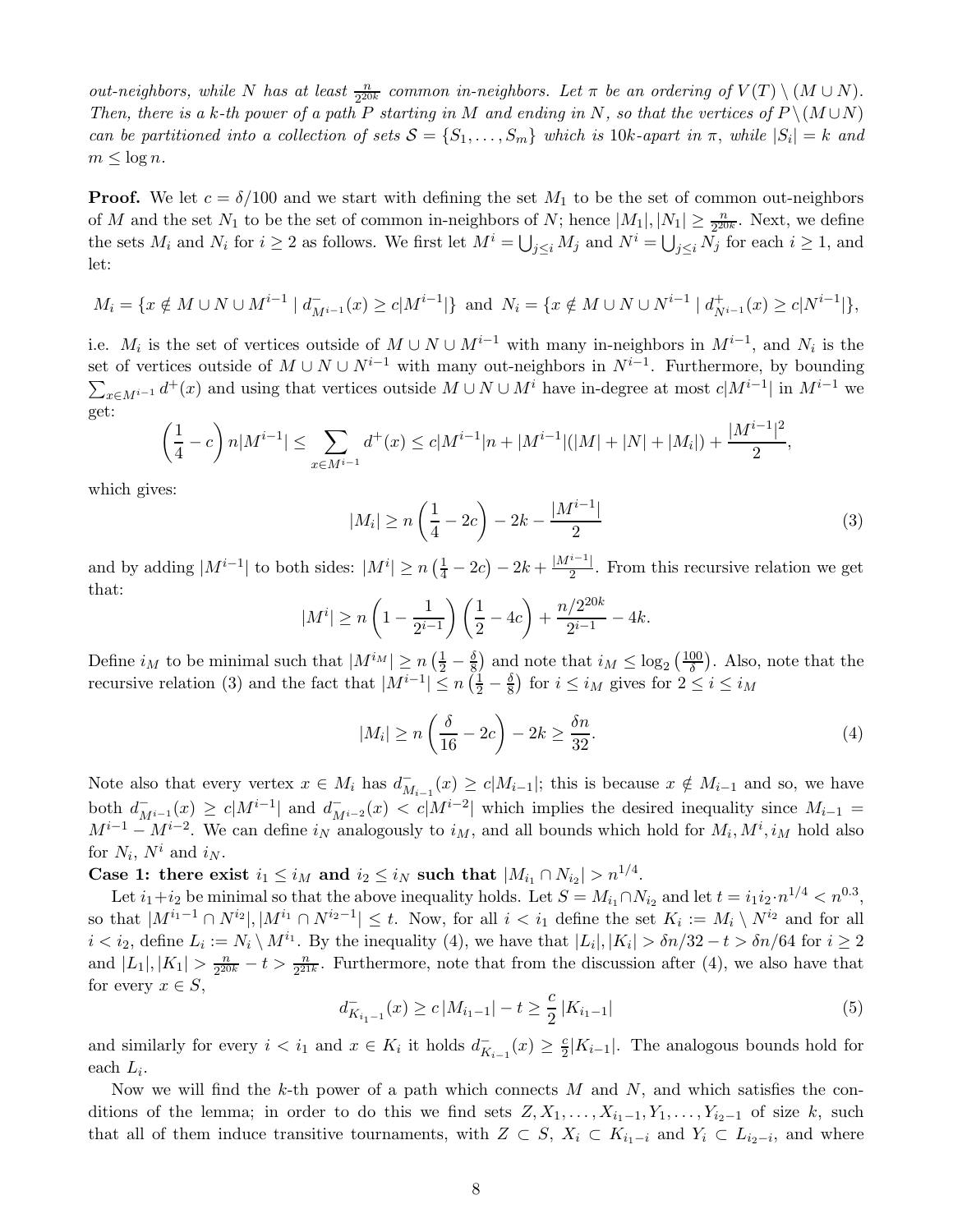$X_{i_1-1}, \ldots, X_1, Z, Y_1, \ldots, Y_{i_2-1}$  induces a k-blowup of a path, where the listed sets are the blobs of the blowup in this order. Furthermore, the collection of blobs is  $10k$ -apart in  $\pi$ . Since  $X_{i_1-1}$  is in the common out-neighborhood of M, and  $Y_{i_2-1}$  is in the common in-neighborhood of N, this will give the k-th power of the statement, where  $S = \{X_{i_1-1}, \ldots X_1, Z, Y_1, \ldots Y_{i_2-1}\}.$ 

Set  $F := \emptyset$  in the beginning and as we find a new blob we add some *forbidden* vertices to F, which we are not allowed to use in subsequent blobs. Every time we find a new blob we will add at most  $30k^2$ vertices to F, so at any point F is of size at most  $(i_1 + i_2)30k^2 < 60k^2 \log_2(100/\delta) < k \log_2 n$  (using that  $n > (2/\delta)^{1000k}$ ). We begin by finding the set  $Z \subset S$ . Look at the bipartite graph H on  $(S, K_{i_1-1} \times L_{i_2-1})$ where there is an edge between s and  $(x, y)$  if and only if xs and sy are edges in T. Every vertex in S has at least  $\frac{c^2}{4}$  $\frac{c^2}{4}|K_{i_1-1} \times L_{i_2-1}|$  neighbors by [\(5\)](#page-7-2) and thus, H has at least  $\frac{c^2}{4}$  $\frac{2^2}{4} |S||K_{i_1-1} \times L_{i_2-1}|$  edges. Note the following direct application of Lemma [2.9.](#page-5-3)

<span id="page-8-0"></span>**Claim 2.12.** Let G be a bipartite graph with parts A, B of sizes larger than  $n^{1/5}$  and such that  $e(A, B) \ge$  $c^2$  $\frac{c^2}{4}$ |A||B|. Then, there exists a set  $U \subseteq A$  of size at least  $2^{2k}$  such that at most a fraction of  $1/2^{2k^2}$  of its k-sets have less than  $|B|^{2/3}$  common neighbors in B.

**Proof.** Take the parameters of Lemma [2.9](#page-5-3) to be  $a = |A| \geq n^{1/5}$ ,  $b = |B| \geq n^{1/5}$ ,  $\gamma = \frac{c^2}{4}$  $\frac{b^2}{4}$ ,  $m = b^{2/3}, s = 2^{2k}.$ Indeed, it holds that

$$
\binom{a\gamma^k}{k} \ge \frac{a^k \gamma^{k^2}}{k^k} \ge 2s^k \frac{a^k e^k}{k^k} \cdot \left(\frac{c^{2k}}{2 \cdot 4^k s e}\right)^k \ge 2s^k \binom{a}{k} b^{-k/3} = 2s^k \binom{a}{k} \left(\frac{m}{b}\right)^k
$$

where the last inequality holds since  $b \geq n^{1/5} \geq \frac{(10s4^k)^3}{c^{6k}}$  $\frac{\log 4^k}{c^{6k}}$ , where we used that  $n > \left(\frac{2}{\delta}\right)$  $\frac{2}{\delta}$ )<sup>1000k</sup> and  $c = \delta/100$ . Further, we are done by noting that

$$
\binom{a\gamma^k}{k} \ge \left(\frac{a\gamma^k}{k}\right)^k \ge n^{k/10} \ge 2s^k.
$$

 $\Box$ 

Applied to the graph H, this claim implies the existence of a subset  $U \subseteq S$  of size at least  $2^{2k}$  such that at least a  $(1 - 1/2^{2k^2})$ -fraction of its k-sets have at least  $|K_{i_1-1} \times L_{i_2-1}|^2/3/|L_{i_2-1}| > n^{1/4}$  in-neighbors in  $K_{i_1-1}$  and at least  $n^{1/4}$  out-neighbors in  $L_{i_2-1}$ . Since U is of size at least  $2^{2k}$  and the fraction of its k-sets which induce transitive tournaments is, by Lemma [2.1,](#page-4-1) larger than  $1/2^{k^2}$ , this means that there is a transitive k-set Z in S with at least  $n^{1/4}$  common in-neighbors in  $K_{i_1-1}$  and at least  $n^{1/4}$  common outneighbors in  $L_{i_2-1}$ . We now update F by setting  $F := I_{10k}(Z, \pi)$ , i.e. F is the set of vertices which are at distance at most  $10k$  in  $\pi$  from at least one vertex in Z. Hence, F is of size at most  $|F| \le k(20k+1) \le 30k^2$ .

We continue by now finding the set  $X_1 \subseteq K_{i_1-1} \setminus F$  among the at least  $n^{1/4} - |F| > n^{1/5}$  vertices which are common in-neighbors of Z. Crucially, notice that every vertex in  $K_{i_1-1}$  has at least  $\frac{c}{2}|K_{i_1-2}|-|F|>$ c  $\frac{c}{4}|K_{i_1-2}|$  in-neighbors in  $K_{i_1-2}\backslash F$ . Therefore, the bipartite graph induced by  $\overrightarrow{E}\left[K_{i_1-2}\backslash F,N^-_{K_{i_1-1}}(Z)\backslash F\right]$ has density at least  $\frac{c}{4}$  and parts of sizes larger than  $n^{1/5}$ . Thus, we can apply Claim [2.12](#page-8-0) again to find a transitive k-set  $X_1 \subseteq N_{K_{i_1-1}}^-(Z) \setminus F$  which has at least  $|K_{i_1-2} \setminus F|^{2/3} > n^{1/4}$  common in-neighbors in  $K_{i_1-2} \setminus F$ . We update F accordingly, i.e.  $F := F \cup I_{10k}(X_1, \pi)$ , and so, F increases by at most  $30k^2$ .

We repeat this process to find  $X_2, \ldots, X_{i_1-1}$ . Suppose we have found the sets  $X_1, \ldots, X_{i-1}$  and we know that  $X_{i-1}$  has more than  $n^{1/5}$  common in-neighbors in  $K_{i_1-i} \setminus F$ ; in order to find a k-set  $X_i$  among those neighbors, such that  $X_i$  has at least  $n^{1/4}$  common in-neighbors in  $K_{i_1-i-1} \setminus F$ , we consider the bipartite graph induced by  $E[K_{i_1-i-1} \setminus F, N^-_{K_{i_1-i}}(X_{i-1}) \setminus F]$  and apply Claim [2.12.](#page-8-0) Indeed, at any point we will have that  $|F| < (i_1 + i_2)30k^2 < k \log_2 n$ . So, by the bound below inequality [\(5\)](#page-7-2), every vertex in  $K_{i_1-i}$  has at least  $\frac{c}{2}|K_{i_1-i-1}| - |F| > \frac{c}{4}$  $\frac{c}{4}|K_{i_1-i-1}|$  in-neighbors in  $K_{i_1-i-1}\setminus F$  and thus, the bipartite graph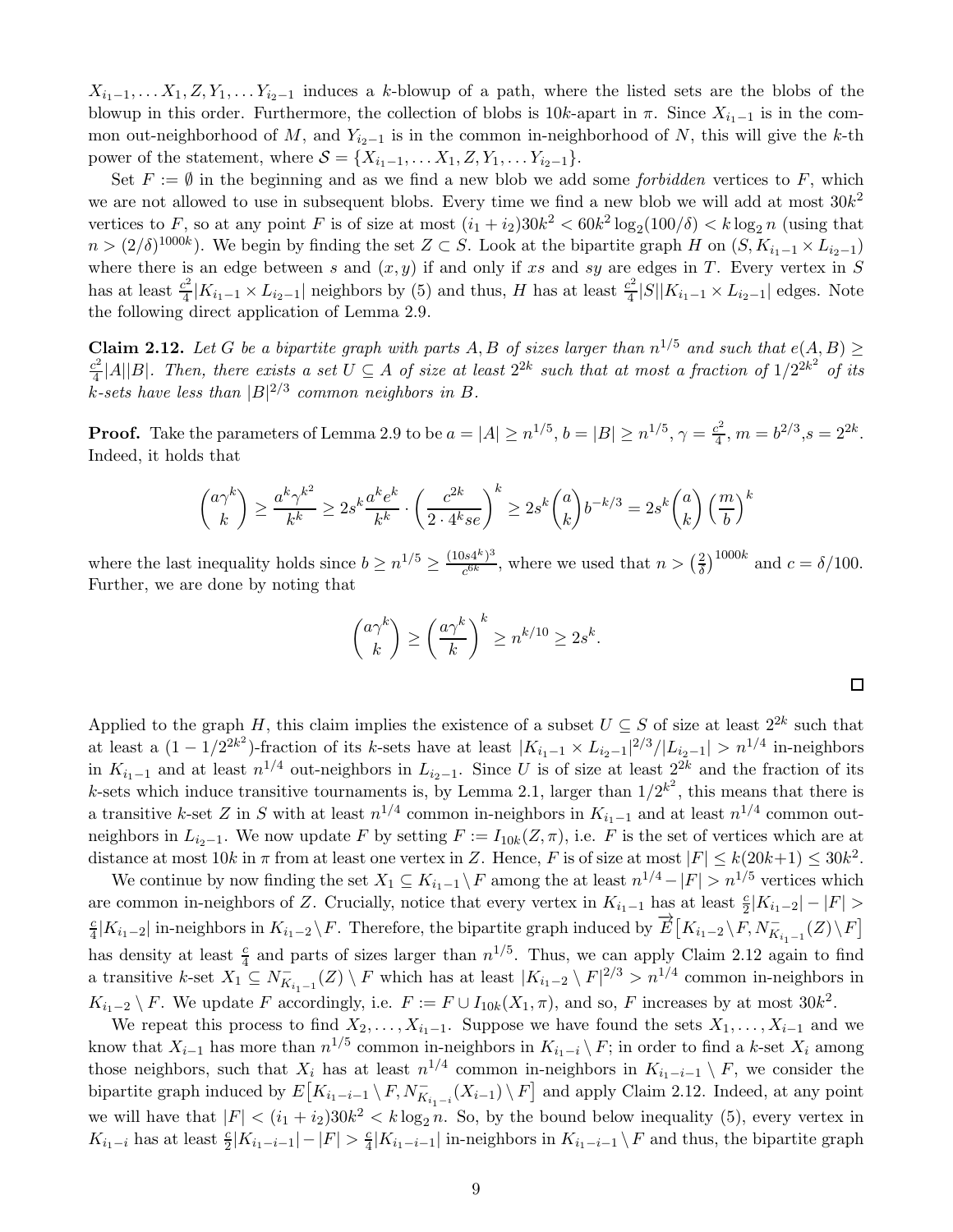will have density at least  $\frac{c}{4}$ . To finish the step, we update F accordingly, by adding to it the vertices in  $I_{10k}(X_i, \pi)$ . The same process is done to find the sets  $Y_i$  for  $1 \leq i \leq i_2$ , although we now start with the set  $F$  of forbidden vertices we already have.

This finishes the first case analysis. Now, suppose that  $|M_i \cap N_j| \leq n^{1/4}$  for all  $i \leq i_M$  and  $j \leq i_N$ ; this implies that  $|M^{i_M} \cap N^{i_N}| \leq i_M i_N \cdot n^{1/4} < n^{0.3}$ . Case 2:  $|M^{i_M} \cap N^{i_N}| < n^{0.3}$ 

Similarly to before, we define the sets  $K_i = M_i \setminus N^{i_N}$  for all  $i \leq i_M$  and  $L_i = N_i \setminus M^{i_M}$  for all  $i \leq i_N$ . Additionally, we define the sets  $K^i = \bigcup_{j \leq i} K_j$  and  $L^i = \bigcup_{j \leq i} L_i$ . Note that by [\(4\)](#page-7-1) we have  $|K_i| > |M_i| - n^{0.3} > \delta n/64$  and similarly,  $|L_i| > \delta n/\delta 4$ . Furthermore, we have the bounds  $|K^{i_M}|, |L^{i_N}| >$  $n\left(\frac{1}{2}-\frac{\delta}{8}\right)$  $\left(\frac{\delta}{8}\right) - n^{0.3} > n \left(\frac{1}{2} - \frac{\delta}{7}\right)$  $\frac{\delta}{7}$ ). Using the fact that T is  $\delta$ -cut-dense from the statement of the lemma, we get that

$$
\overrightarrow{e}(K^{i_M}, L^{i_N}) \ge \frac{\delta n^2}{4} - 2\frac{\delta n}{7} \cdot \frac{n}{2} \ge \frac{\delta n^2}{10} \ge \frac{\delta}{3}|K^{i_M}||L^{i_N}|
$$

and in particular, there exists a pair  $(K_{i_1}, L_{i_2})$  such that the density of edges going from  $K_{i_1}$  to  $L_{i_2}$  is at least  $\delta/3 > c$ , i.e.

<span id="page-9-1"></span>
$$
\overrightarrow{e}(K_{i_1}, L_{i_2}) \ge c|K_{i_1}||L_{i_2}|.
$$
\n(6)

|

Also note that  $d_{K_i}^-(x) > c|M_i| - n^{0.3} > \frac{c}{2}$  $\frac{c}{2}|K_i|$  for every  $x \in K_{i+1}$  and  $i < i_1$ , and likewise we have  $d^+_{L_i}(x) > \frac{c}{2}$  $\frac{c}{2}|L_i|$  for  $i < i_2$  and  $x \in L_{i+1}$ .

Similarly to before, we find sets  $X_{i_1-1}, \ldots, X_1, Z, Y_1, \ldots, Y_{i_2}$  which form a k-blowup of a path in this order, with the same properties as before, but now with  $X_i \subseteq K_{i_1-i}$ ,  $Z \subseteq K_{i_1}$  and  $Y_i \subseteq L_{i_2-i+1}$  for all i. We first set our set of forbidden vertices  $F$  to be empty again.

We will only show how to find the set  $Z$ , as when we have it, the linking proceeds in the same way as before. So, take the bipartite graph H with parts  $K_{i_1}$  and  $K_{i_1-1} \times L_{i_2}$ , which have both size larger than  $n^{1/5}$ , where there is an edge between x and  $(u, v)$  if ux and xv are edges in T. Notice that the number of edges in this bipartite graph is

$$
\sum_{x \in K_{i_1}} |N^-(x) \cap K_{i_1-1}| \times |N^+(x) \cap L_{i_2}| \ge \frac{c}{2} |K_{i_1-1}| \sum_{x \in K_{i_1}} |N^+(x) \cap L_{i_2}| > \frac{c^2}{2} |K_{i_1}| |K_{i_1-1}| |L_{i_2}|
$$

where the last inequality follows from [\(6\)](#page-9-1) together with  $\sum_{x \in K_{i_1}} |N^+(x) \cap L_{i_2}| = \overline{e'}(K_{i_1}, L_{i_2})$ . We can then apply Claim [2.12](#page-8-0) to H, and as before, get the existence of a transitive k-set  $Z \subseteq K_{i_1}$  which has at least  $n^{1/4}$  common in-neighbors in  $K_{i}$ <sub>i-1</sub> and at least  $n^{1/4}$  common out-neighbors in  $L_{i_2}$ . We update F by setting  $F := F \cup I_{10k}(Z, \pi)$ . We continue to find the remaining sets  $X_i, Y_i$  in the same way as in the first case, giving us the desired k-th power of a path linking  $M$  to  $N$ .  $\Box$ 

### <span id="page-9-0"></span>3 Cut-dense tournaments

In this section we show that if a tournament is cut-dense, then a minimum semidegree slightly below  $n/4$ is already enough to guarantee the existence of the k-th power of a Hamilton cycle.

**Theorem 1.5.** Let  $k \geq 2$ ,  $\delta > 0$  and  $n \geq \left(\frac{3}{\delta}\right)$  $\frac{3}{\delta})^{1000k}$ . Then, any  $\delta$ -cut-dense tournament T such that  $\delta^0(T) \geq \frac{n}{4} - \frac{\delta n}{200}$  has the k-th power of a Hamilton cycle.

**Proof.** Firstly, note that we can use Lemma [2.10](#page-6-2) (with  $A = B = V(T)$ ) to partition the vertices of T into  $t \leq 2^{600k} \log n$  disjoint 3k-chains  $C_1, C_2, \ldots, C_t$  and a set R of size at most  $2^{600k}$ . In the next subsection, we cover R with disjoint k-chains of length  $2k + 1$ . Some of the vertices in these k-chains might be contained in one of  $C_1, C_2, \ldots, C_t$ ; in this case, we remove each such vertex from the corresponding  $C_i$ . In the end, we will denote by  $C_i'$  what is left of  $C_i$ , for all  $i \geq 1$ . The covering of R is done so that each  $C_i'$  has the same first and last k vertices as  $C_i$ .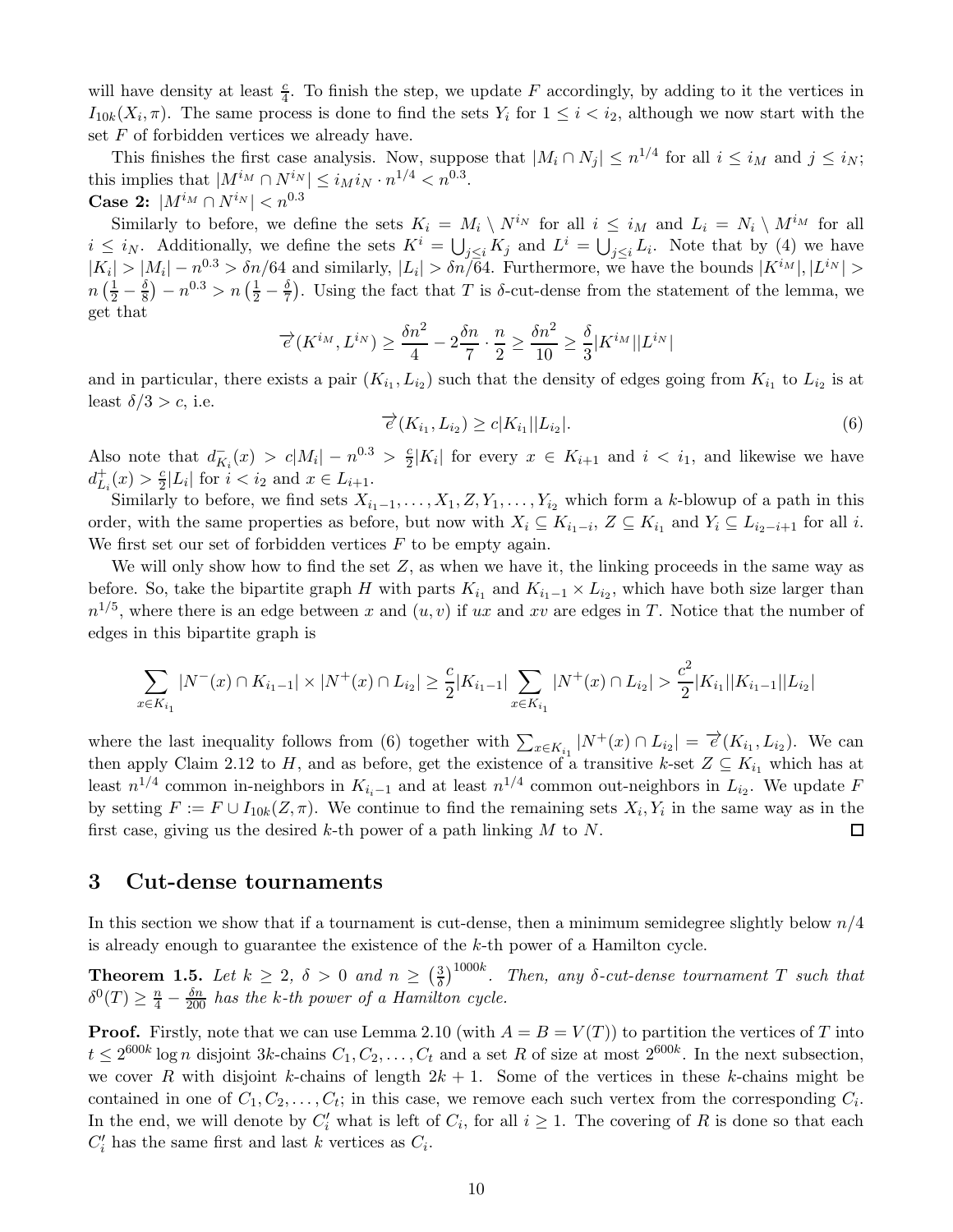#### 3.1 Covering R with k-chains

Let F be the set of vertices in T which are either in R or in the first or last k vertices in one of the  $3k$ chains  $C_1, C_2, \ldots C_t$ , implying that  $|F| < 2^{600k} + 2k \cdot 2^{600k} \log n$ . Let  $\pi$  be the ordering on  $V = V(T) \setminus F$ such that all vertices in each  $C_i$  come before all vertices in  $C_{i+1}$ , and inside of each  $C_i$  the vertices inherit the ordering of the chain. For every vertex  $v \in R$ , let  $A_v = N^-(v) \cap V$  and let  $B_v = N^+(v) \cap V$ . We have that  $|A_v| + |B_v| = n - |F|$ , and  $|A_v|, |B_v| \ge \delta^0(T) - |F| > \frac{n}{5}$  $\frac{n}{5}$ .

We repeat the following procedure until all vertices in  $R$  are covered with disjoint k-chains of length  $2k + 1$ . Let  $w_1 \in R$  be an uncovered vertex. By Lemma [2.3](#page-4-3) applied to T, we get that

<span id="page-10-0"></span>
$$
\overrightarrow{e}(A_{w_1}, B_{w_1}) > \frac{\delta}{16}|A_{w_1}||B_{w_1}| - |F|n > \frac{\delta}{32}|A_{w_1}||B_{w_1}| \tag{7}
$$

By using Lemma [2.9,](#page-5-3) we obtain the following claim.

**Claim 3.1.** There exist a set  $U \subseteq A_{w_1}$  of size  $|U| \geq 2^{30k}$  such that at most a  $\frac{1}{2^{30k^2}}$ -fraction of its k-sets has less than  $2^{30k}$  out-neighbors in  $B_{w_1}$ .

**Proof.** Apply Lemma [2.9](#page-5-3) with parameters  $a = |A_{w_1}| \ge \frac{n}{5}$ ,  $b = |B_{w_1}| \ge \frac{n}{5}$ ,  $\gamma = \frac{\delta}{32}$ ,  $m = 2^{30k}$ ,  $s = 2^{30k}$  to the graph with parts  $(A_{w_1}, B_{w_1})$ . Indeed, it holds that

$$
\binom{a\gamma^k}{k} \ge \frac{a^k \gamma^{k^2}}{k^k} \ge 2s^k \frac{a^k e^k}{k^k} \cdot \left(\frac{\delta^k}{2 \cdot 32^k s e}\right)^k \ge 2s^k \binom{a}{k} \left(\frac{n^{-\frac{1}{1000}}}{2^{40k}}\right)^k \ge 2s^k \binom{a}{k} \left(\frac{m}{b}\right)^k
$$

where the last inequality holds since  $b \geq \frac{n}{5}$  $\frac{n}{5}$  so  $\frac{m}{b} < \frac{1}{\sqrt{2}}$  $\frac{1}{n}$ , and it holds that  $n > 2^{1000k}$ . We are done since also

$$
\binom{a\gamma^k}{k} \ge \left(\frac{a\gamma^k}{k}\right)^k \ge (\sqrt{n})^k \ge 2s^k.
$$

 $\Box$ 

By Lemma [2.8](#page-5-0) (with  $A = V(T)$ ) it holds that more than a  $1/2^{30k^2}$  fraction of the k-sets in U are tails, hence there is a k-set  $X_1 \subseteq U$  which is a tail and has at least  $2^{30k}$  out-neighbors in  $B_{w_1}$ . Finally, again by Lemma [2.8,](#page-5-0) in the set of the at least  $2^{30k}$  common out-neighbors of  $X_1$  in  $B_{w_1}$ , there is a head  $Y_1$  of size k. This gives that  $X_1 \cup \{w_1\} \cup Y_1$  induces a k-chain, which we call  $C'_{t+1}$ .

We update the sets  $F, V$  and  $A_v, B_v$  for each v, by setting  $F := F \cup I_{3k}(C'_{t+1}, \pi), V := V \setminus F$ ,  $A_v := N^-(v) \cap V$  and  $B_v := N^+(v) \cap V$ . We continue with an uncovered vertex  $w_2$ , we find the k-chain  $C'_{t+2} = X_2 \cup \{w_2\} \cup Y_2$ , and again update  $F := F \cup I_{3k}(C'_{t+2}, \pi)$  as well as  $V := V \setminus F$ . Furthermore, we update the sets  $A_v := N^-(v) \cap V$  and  $B_v := N^+(v) \cap V$ .

We repeat this procedure until we covered all vertices in  $R$ , noting that at every step it holds that  $|A_v| + |B_v| \ge n - |F|$  and  $|A_v||B_v| > \frac{n}{5}$  $\frac{n}{5}$ , so equation [\(7\)](#page-10-0) holds at every step. Indeed, we always have

$$
|F| \le 2k \cdot 2^{600k} \log n + (20k^2 + 1)|R| < \sqrt{n},
$$

since  $|I_{3k}(C_{t+i}, \pi)| \leq (2k+1)(6k+1) < 20k^2$  as  $|C'_{t+i}| = |X_i \cup \{w_i\} \cup Y_i| = 2k+1$ , so that in each of the |R| steps, we add at most  $20k^2$  new vertices to F. Note that by construction the collection of sets  $\{X_i \cup Y_i \mid i \in [|R|]\}$  obtained in the covering process is 3k-apart in  $\pi$  (hence also in each  $C_i$ ). We remove the vertices in these sets from the 3k-chains  $C_1, C_2, \ldots C_t$ , and are left with  $C'_1, C'_2, \ldots C'_t$ . In what follows, we use the obtained sets  $F$  and  $V$ .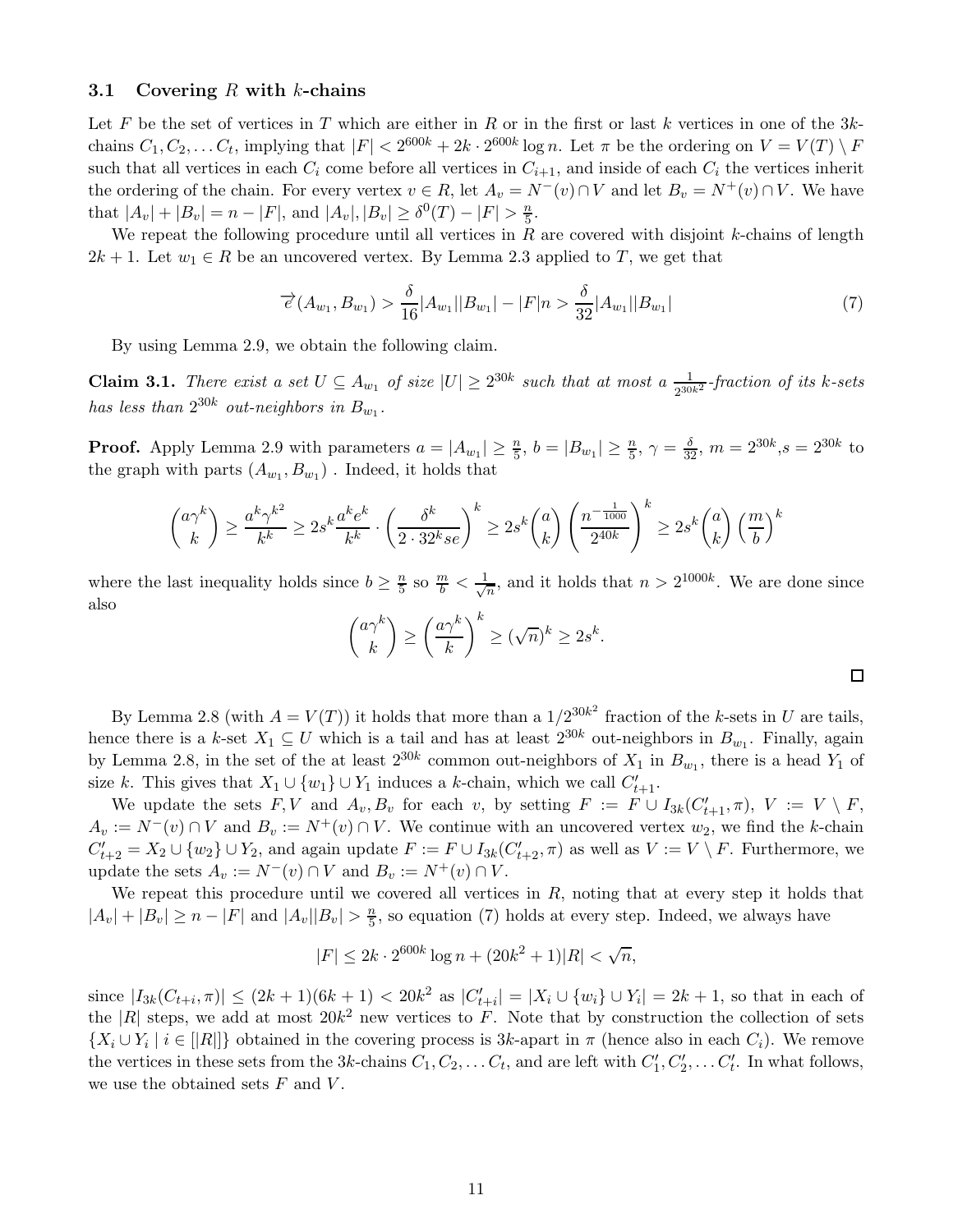#### <span id="page-11-4"></span>3.2 Linking the chains

To finish the proof we will link the structures from the previous subsection. We will link the last k vertices of each  $C'_i$  to the first k of  $C'_{i+1}$ , and the last k of  $C'_{t+|R|}$  to the first k of  $C'_1$ .

First we want to link  $C'_1$  to  $C'_2$ ; for this we apply Lemma [2.11](#page-6-0) to the tournament  $T[V \cup H_1 \cup H_2]$  with the ordering  $\pi$ , where  $H_1$  and  $H_2$  are respectively the last k vertices in  $C'_1$  and first k of  $C'_2$ . Thus we get a k-th power of a path P between  $H_1$  and  $H_2$ , so that  $P \setminus (H_1 \cup H_2)$  can be partitioned into sets  $S_1, \ldots, S_m$  which are 3k-apart in  $\pi$ . Now we update F by setting  $F := F \cup I_{3k}(S_1 \cup \ldots \cup S_m, \pi)$ , and also  $V := V \setminus F$ . Notice that this means that V decreased by at most  $10k^2 \log n$ , since  $|S_1 \cup ... \cup S_m| \le k \log n$ , so that  $|I_{3k}(S_1 \cup ... \cup S_m, \pi)| \leq (6k+1)k \log n \leq 10k^2 \log n$ . We repeat this process until we made all connections; suppose we are about to connect  $C'_i$  to  $C'_{i+1}$ , so we have deleted at most  $(t+|R|)10k^2\log n \le$  $20k^2 2^{600k} \log^2 n \leq \sqrt{n}$  vertices from V during the linking process, meaning that altogether we deleted  $|F| \leq 2\sqrt{n}$  vertices and therefore

$$
\delta^0(T[V \cup H_{2i-1} \cup H_{2i}]) > n/4 - \frac{\delta}{200}n - 2\sqrt{n} > \left(\frac{1}{4} - \frac{\delta}{150}\right)n
$$

so we can continue applying Lemma [2.11.](#page-6-0) Indeed, let  $T' = T[V \cup H_{2i-1} \cup H_{2i}]$  and let  $n' = |T'|$ . Since we have that  $|V| \ge n - 2\sqrt{n}$ , it is easy to see that T' is  $\delta'$ -cut-dense with  $\delta' = 0.99\delta$  and also  $n' > \left(\frac{2}{\delta'}\right)$  $\frac{2}{\delta'}$ <sup>1000k</sup>. Furthermore  $\delta^0(T') > (\frac{1}{4} - \frac{\delta'}{100})n'$ , and  $N_{T'}^+(H_{2i-1}) > \frac{n'}{2^{20}}$  $\frac{n'}{2^{20k}}$ , while  $N_{T'}^-(H_{2i}) > \frac{n'}{2^{20}}$  $\frac{n'}{2^{20k}}$ .

Notice also that the collection of all sets  $S_i$  used for creating the linking paths, together with the collection of all  $X_i \cup Y_i$  used for covering R, form a collection that is 3k-apart in  $\pi$  by construction. Note also that each set in this collection is of size at most  $2k$ ; this means that when we remove the vertices used in the linking paths from the structures  $C'_1, \ldots, C'_{t+|R|}$ , we are left with k-th powers of paths by Lemma [2.5,](#page-4-4) and we call them  $C_1'', \ldots, C_{t+|R|}''$ . Note that by construction, the last k vertices of each  $C_i''$ are linked to the first k of  $C''_{i+1}$  (and similarly,  $C''_{i+|R|}$  to  $C''_1$ ) by disjoint k-th powers of paths (i.e. the linking paths). Furthermore, the collection  $C''_1, \ldots, C''_{t+|R|}$  together with the constructed links cover the whole vertex set of  $V$ . This gives the  $k$ -th power of a Hamilton cycle, which completes the proof.  $\Box$ 

<span id="page-11-3"></span>**Remark 3.2.** Note that an immediate result which follows from our proof is that in any tournament with the same conditions as in Theorem [1.5,](#page-2-0) we can find a spanning k-chain (which we get before the last step of the linking process). We will use this observation in consequent sections.

### <span id="page-11-0"></span>4 A bridge

<span id="page-11-1"></span>In this section, we will prove a result which, as discussed in Section [1.1,](#page-1-3) will allow us to construct the so-called bridges needed in the proof of Theorem [1.2.](#page-1-0)

**Theorem 4.1.** There exists a constant  $C = C_k$  such that the following holds. Let T be a tournament on n vertices and X, Y a partition of its vertex set such that  $\overrightarrow{e}(X,Y) \geq Cn^{2-1/[k/2]}$ . Then there exists a sequence  $(x_1, \ldots, x_k, y_1, \ldots, y_k) \in X^k \times Y^k$  which is the k-th power of a path.

First, we need a few definitions. Let T be a tournament which has a partition  $(X, Y)$  such that  $\vec{e}(X,Y) = \delta |X||Y|$  for some  $\delta$ . For every vertex  $x \in X$ , we define  $Y(x)$  to be the set of vertices  $v \in N_Y^+$  $Y(Y \leq Y \leq Y)$  such that  $|N_X(v) \cap N_X(v)| \geq \frac{\delta |X|}{8}$ . Analogously, for  $y \in Y$ , define  $X(y)$  to be the set of vertices  $u \in N_X^-(y)$  such that  $|N_Y^+(u) \cap N_Y^+(y)| \ge \frac{\delta|Y|}{8}$ .

<span id="page-11-2"></span>**Lemma 4.2.** Suppose  $\delta |X|, \delta |Y| > 2^{10}$ . Then, there exist vertices  $x \in X, y \in Y$  such that

$$
\frac{|X(y)|}{|X|}, \frac{|Y(x)|}{|Y|} \ge \frac{\delta}{8}
$$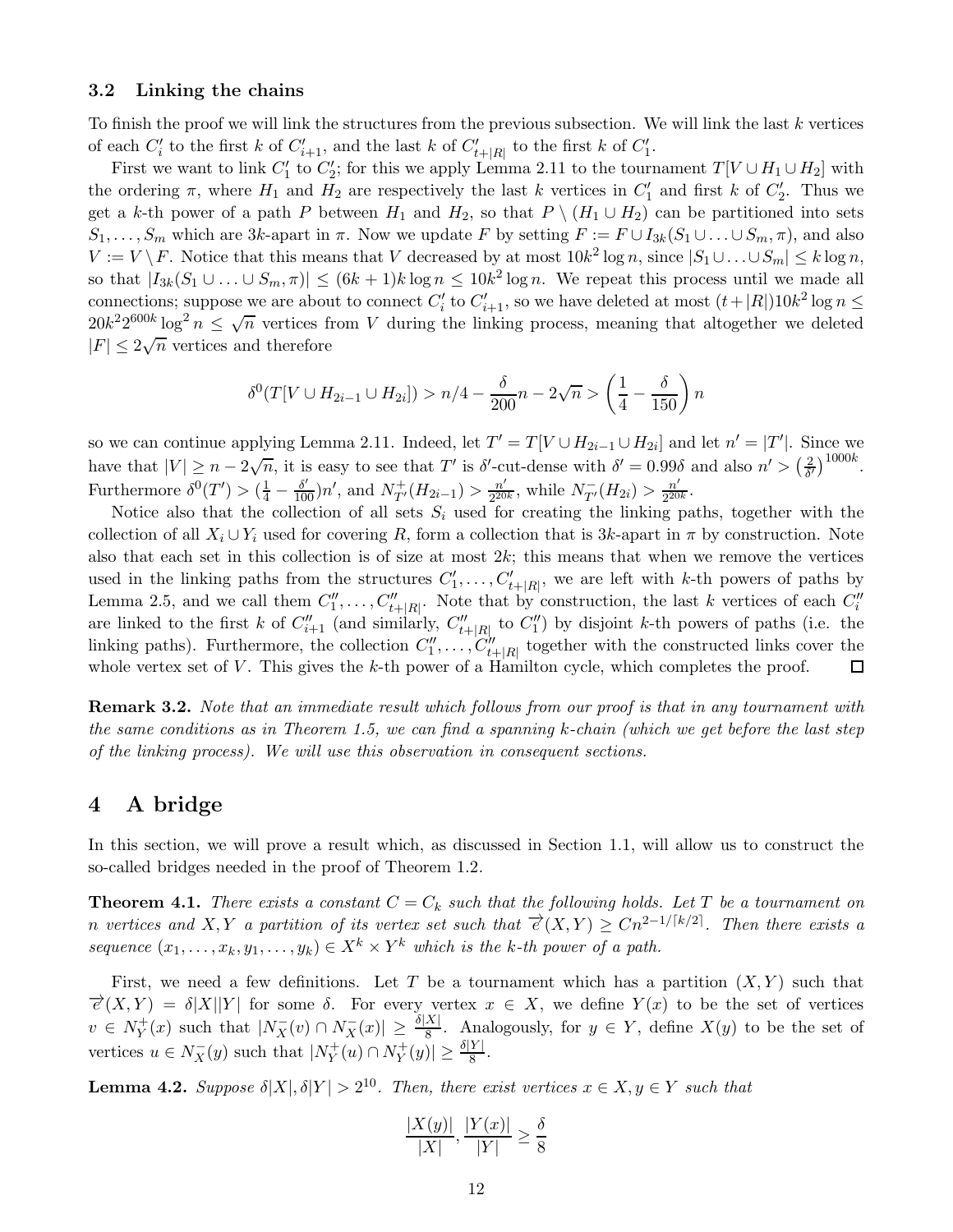**Proof.** By symmetry, we only prove the existence of x. First, note that we can, without loss of generality, re-orient some edges in  $\overline{E}(X, Y)$  and have that every vertex in Y has either no in-neighbors in X or at least  $\frac{\delta|X|}{2}$  of them, and that  $\overrightarrow{e}(X,Y) \geq \frac{\delta}{2}$  $\frac{\partial}{\partial x} |X||Y|$ . Now, let  $x \in X$  be chosen uniformly at random - we will show that  $\mathbb{E}[Y(x)] \ge \frac{\delta|Y|}{8}$ , which proves the lemma.

Now, let  $v \in Y$  and consider the tournament induced by  $N_X^-(v)$ , which is either empty or of size at least  $\frac{\delta |X|}{2} \geq 50$ . It is easy to see that at least a quarter of its vertices have at least a quarter of the vertex set in their in-neighborhood. Therefore, a quarter of the vertices  $u \in N_X^-(v)$  are such that  $|N_X^-(v) \cap N_X^-(u)| \ge \frac{\delta |X|}{8}$ , i.e.,  $v \in Y(u)$ . Hence,  $\mathbb{P}(v \in Y(x)) \ge \frac{|N_X^-(v)|}{4|X|}$  $\frac{\sqrt{X^{(0)}}}{4|X|}$  and thus,

$$
\mathbb{E}[Y(x)] = \sum_{v \in Y} \mathbb{P}(v \in Y(x)) \ge \frac{1}{4|X|} \sum_{v \in Y} |N_X^-(v)| = \frac{\overrightarrow{e}(X, Y)}{4|X|} \ge \frac{\delta|Y|}{8}
$$

We can now prove the following claim, from which Theorem [4.1](#page-11-1) will be easy to derive. The proof uses induction together with the following observation. Suppose that  $(a, b, c, d) \in X^2 \times Y^2$  is the square of a path and  $X' \subseteq X, Y' \subseteq Y$  are sets such that  $a \to X' \to \{b, c\}$  and  $\{b, c\} \to Y' \to d$ . Then, if  $(x_1, ..., x_{k-2}, y_1, ..., y_{k-2}) \in (X')^{k-2} \times (Y')^{k-2}$  is the  $(k-2)$ -th power of a path, we have that  $(a, x_1, \ldots, x_{k-2}, b, c, y_1, \ldots, y_{k-2}, d)$  is the k-th power of a path.

<span id="page-12-1"></span>**Claim 4.3.** Let k be even and  $\delta^{\frac{k}{2}}|X|$ ,  $\delta^{\frac{k}{2}}|Y| > 2^{10k^2}$ . Then  $X^k \times Y^k$  contains a k-th power of a path.

**Proof.** We prove this by induction on  $\frac{k}{2}$ . Take the base case  $k = 2$  and suppose that  $\delta |X|, \delta |Y| > 2^{10}$ . By Lemma [4.2,](#page-11-2) there exists a vertex  $b \in X$  such that  $Y(b) \geq \frac{\delta|Y|}{8} \geq 2$ . Therefore, there exists an edge cd with both  $c, d \in Y(b)$ . By definition of  $Y(b)$ , we have  $|N_X^{-}(b) \cap N_X^{-}(c)| \geq \frac{\delta |X|}{8} \geq 1$  and so, there is a vertex  $a \in N_X^-(b) \cap N_X^-(c)$ . Notice that the sequence  $(a, b, c, d)$  is the square of a path.

Now, let  $k \geq 4$  and suppose the statement is true for all smaller even k. Assume that  $\delta^{\frac{k}{2}}|X|, \delta^{\frac{k}{2}}|Y| >$  $2^{10k^2}$ . By the observation we made earlier, we need only to find a sequence  $(a, b, c, d) \in X^2 \times Y^2$  which is the square of a path and sets  $X' \subseteq X, Y' \subseteq Y$  such that  $a \to X' \to \{b, c\}, \{b, c\} \to Y' \to d$  and

<span id="page-12-0"></span>
$$
\left(\delta'\right)^{\frac{k}{2}-1}|X'|,\left(\delta'\right)^{\frac{k}{2}-1}|Y'|>2^{10(k-2)^2}
$$
\n(8)

 $\Box$ 

where  $\delta'$  is such that  $\overrightarrow{e}(X', Y') = \delta' |X'||Y'|$ .

To that end, we first apply Lemma [4.2](#page-11-2) again to T. It implies the existence of a vertex  $b \in X$  such that  $Y(b) \geq \frac{\delta|Y|}{8}$ . Now, take a vertex d in  $Y(b)$  which has at least a quarter of the vertices in  $Y(b)$  as in-neighbors. Define  $Y_1 = Y(b) \cap N^{-1}(d)$  so that

$$
|Y_1| \ge \frac{1}{4}|Y(b)| \ge \frac{\delta}{32}|Y|
$$

By definition, every vertex in  $Y_1$  has at least  $\frac{\delta}{8}|X|$  in-neighbors in  $X_1 := N_X^-$ Thus, we have  $\overrightarrow{e}(X_1,Y_1)\geq \frac{\delta}{8}$  $\frac{\delta}{8}|Y_1||X|$ , which, defining  $\delta_1$  to be such that  $\overrightarrow{e}(X_1, Y_1) = \delta_1 |X_1||Y_1|$ , gives

$$
\delta_1 \ge \frac{\delta |X|}{8|X_1|} \ge \frac{\delta}{8}.
$$

We now consider the tournament induced by  $X_1 \cup Y_1$  and apply Lemma [4.2](#page-11-2) to it. Note that since  $k \geq 4$ the conditions are still satisfied since  $\delta_1|Y_1| \ge \frac{\delta}{8} |Y_1| \ge \frac{\delta^2}{2^8}$  $\frac{\delta^2}{2^8}|Y| > 2^{10}$  and  $\delta_1|X_1| \ge \frac{\delta}{8}|X| > 2^{10}$ . Therefore, there exists a vertex  $c \in Y_1$  such that  $X_1(c) \geq \frac{\delta_1}{8}$  $\frac{\partial_1}{\partial_8}|X_1|$ . Much like before, take a vertex a in  $X_1(c)$  which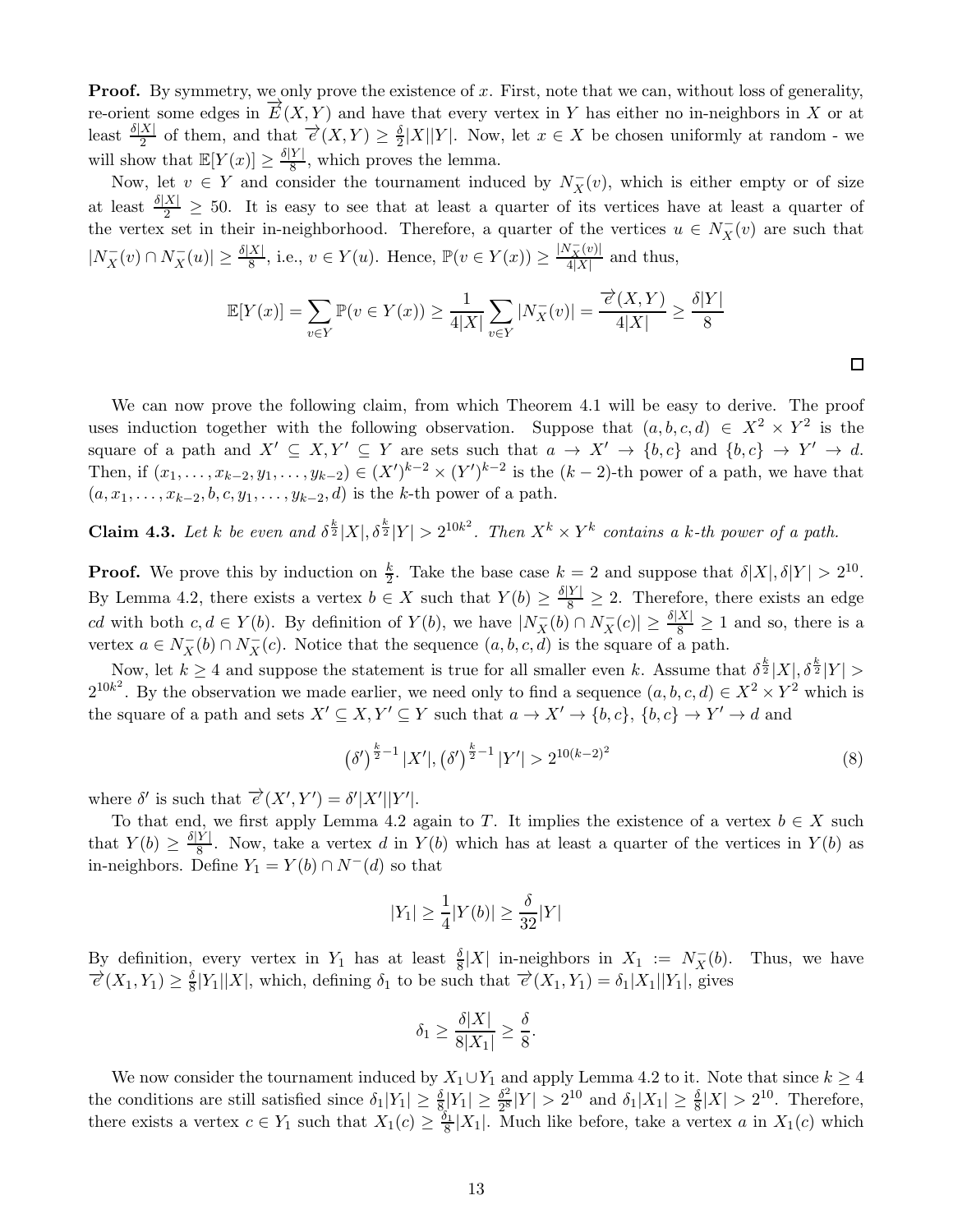has at least a quarter of its vertices as out-neighbors and so, if we define  $X_2 = X_1(c) \cap N^+(a)$  we have

$$
|X_2| \ge \frac{1}{4}|X_1(c)| \ge \frac{\delta_1}{32}|X_1| \ge \frac{\delta}{2^8}|X|
$$

Letting  $Y_2 = N_{Y_1}^+$  $Y_1^+(c)$ , we have, by definition, that  $\overrightarrow{e}(X_2, Y_2) \geq \frac{\delta_1}{8}$  $\frac{b_1}{8}|X_2||Y_1|$ . This in turn gives that

$$
\delta_2 \ge \frac{\delta_1 |Y_1|}{8|Y_2|} \ge \frac{\delta_1}{8} \ge \frac{\delta}{2^6}
$$

where  $\delta_2$  is defined so that  $\vec{e}(X_2, Y_2) = \delta_2 |X_2||Y_2|$ . In particular,  $\delta_2 |Y_2| \geq \delta_1 |Y_1|/8$ . We now take  $X' = X_2$  and  $Y' = Y_2$  and  $\delta' = \delta_2$ . In order to verify the condition [\(8\)](#page-12-0), note that by the previously displayed inequalities, we have  $\delta' \geq \frac{\delta}{2^6}$  $\frac{\delta}{2^6}$ ,  $\delta' |X'| = \delta_2 |X_2| \geq \frac{\delta^2}{2^{14}}$  $\frac{\delta^2}{2^{14}}|X|$  and  $\delta'|Y'| = \delta_2|Y_2| \ge \frac{\delta_1}{8}|Y_1| \ge \frac{\delta^2}{2^{11}}$  $\frac{\delta^2}{2^{11}}|Y|$ . These bounds can be used to note

$$
\left(\delta'\right)^{\frac{k}{2}-1}|X'| = \left(\delta'\right)^{\frac{k}{2}-2} \cdot \delta'|X'| \ge \left(\frac{\delta}{2^6}\right)^{\frac{k}{2}-2} \cdot \frac{\delta^2}{2^{14}}|X| \ge \frac{\delta^{\frac{k}{2}}}{2^{10k}}|X| > 2^{10(k-2)^2}
$$

and the same occurs for  $Y'$ .



**Figure 1:** The construction of  $X_1, Y_1, X_2, Y_2$ 

**Proof of Theorem [4.1.](#page-11-1)** Take  $C_k = 2^{30k}$  for all even k and  $C_k = C_{k+1}$  for all odd k. Note that we only need to consider the case of k even. Let  $\delta$  be such that  $\delta |X||Y| = \overline{e}(X,Y) \ge Cn^{2-\frac{2}{k}}$ . By Claim [4.3,](#page-12-1) it is enough to show that  $\delta^{\frac{k}{2}}|X|, \delta^{\frac{k}{2}}|Y| > 2^{10k^2}$ . Indeed, note that

$$
\delta^{\frac{k}{2}}|X| \ge \frac{C^{\frac{k}{2}}n^{k-1}}{|X|^{\frac{k}{2}}|Y|^{\frac{k}{2}}}\cdot |X| \ge C^{\frac{k}{2}} > 2^{10k^2}
$$

since  $|X|, |Y| \le n$ . Similarly,  $\delta^{\frac{k}{2}}|Y| > 2^{10k^2}$ .

# <span id="page-13-0"></span>5 Proof of Theorem [1.2](#page-1-0)

Let us recall the statement of Theorem [1.2.](#page-1-0) We will give its proof in this section. For a brief outline, we refer the reader to Section [1.1.](#page-1-3)

**Theorem 1.2.** There exists a constant  $c = c(k) > 0$  such that any tournament T on n vertices with  $\delta^0(T) \geq \frac{n}{4} + cn^{1-1/\lceil k/2 \rceil}$  contains the k-th power of a Hamilton cycle.

 $\Box$ 

 $\Box$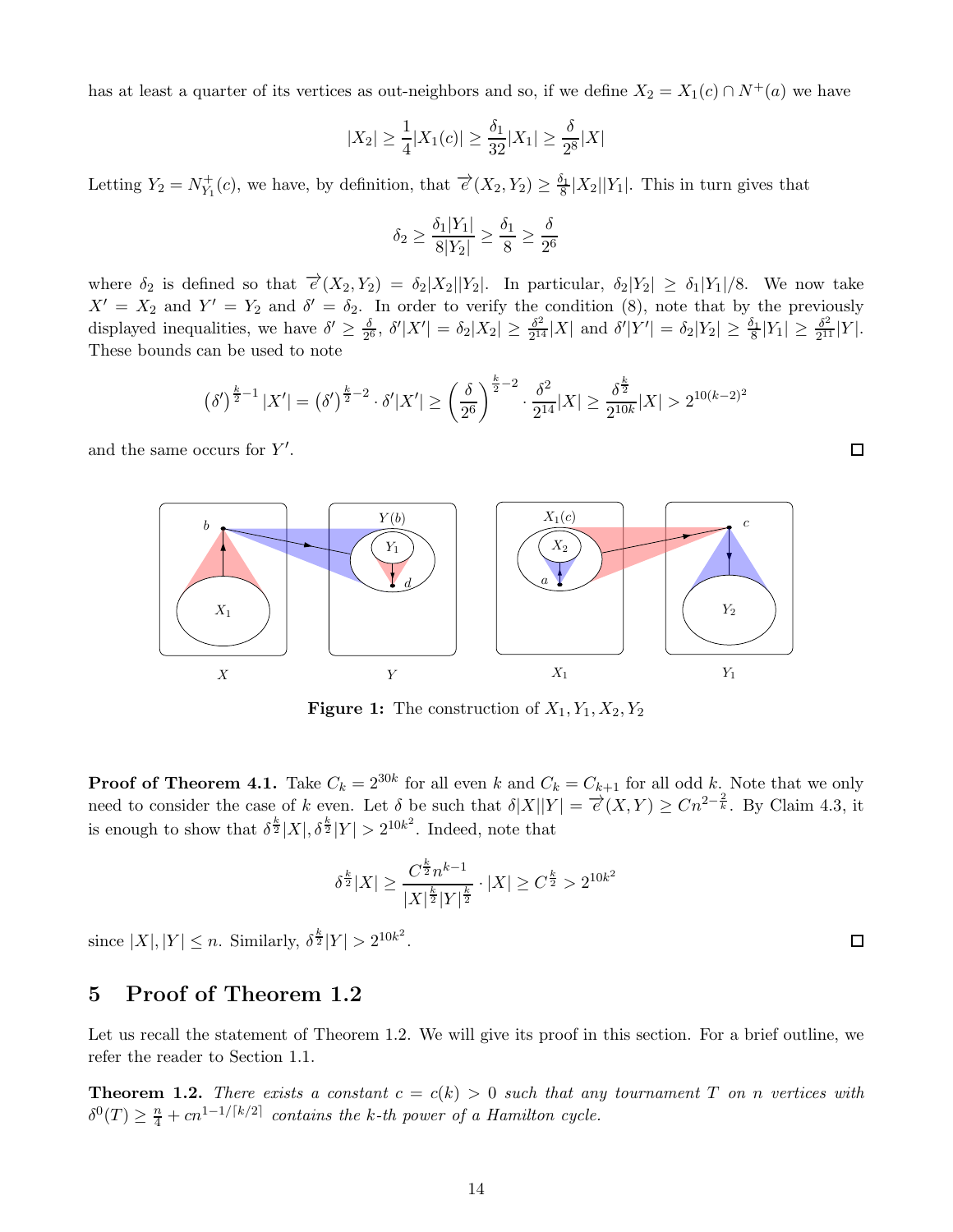**Proof.** We will assume  $c = c(k)$  is arbitrary large in terms of k and will alert the reader to whenever this is most important. We also then let  $n$  be sufficiently large. First, we prepare our tournament in the next section.

### 5.1 Preparation

Take a balanced partition  $A', B'$  of T which minimizes  $\vec{e}(A', B')$ . Note that we can assume that  $\vec{e}(A',B') < n^{2-\frac{1}{1000k}} = o(n^2)$ , as otherwise, we can apply Theorem [1.5](#page-2-0) (with  $\delta = 4n^{-\frac{1}{1000k}}$ ) to T since  $\delta^0(T) \geq \frac{n}{4}$  $\frac{n}{4}$  and get the desired k-th power of a Hamilton cycle. In turn, this gives the following.

**Lemma 5.1.** There exist sets  $A \subseteq A'$  and  $B \subseteq B'$  such that both  $T[A]$  and  $T[B]$  are  $o(n)$ -almost regular and  $R = V(T) \setminus (A \cup B)$  has size o(n).

**Proof.** Let  $\delta > 0$  be such that  $\overrightarrow{e}(A', B') = \delta n^2/4$ , so that  $\delta = o(1)$ . Define the sets  $X_1 = \{v \in$  $A' : d_{B'}^+(v) \geq 2\sqrt{\delta}n$  and  $Y_1 = \{v \in B' : d_{A'}^-(v) \geq 2\sqrt{\delta}n\}$ . Note that  $|X_1| \leq \frac{\sqrt{\delta}}{8}$  $\frac{\sqrt{\delta}}{8}n$ . Indeed,  $\delta n^2/4 =$  $\overrightarrow{e}(A', B') \geq 2\sqrt{\delta n}|X_1|$ . Similarly,  $|Y_1| \leq \frac{\sqrt{\delta}}{8}$  $\frac{\sqrt{\delta}}{8}n$ . Since  $\delta^0(T) \geq \frac{n}{4}$  $\frac{n}{4}$ , every vertex  $v \in A' \setminus X_1$  is such that  $d_{A'}^+(v) \geq \frac{n}{4} - 2\sqrt{\delta}n$  and every vertex  $v \in B' \setminus Y_1$  is such that  $d_{B'}^-(v) \geq \frac{n}{4} - 2\sqrt{\delta}n$ .

Define now the sets  $X_2 = \{v \in A' : d_{A'}^+(v) \geq \frac{n}{4} + \delta^{\frac{1}{4}}n\}$  and  $Y_2 = \{v \in B' : d_{B'}^-(v) \geq \frac{n}{4} + \delta^{\frac{1}{4}}n\}$ . Then, double-counting gives

$$
{|A'|\choose 2} = \sum_{v \in A'} d_{A'}^+(v) \ge |X_2| \left(\frac{n}{4} + \delta^{\frac{1}{4}} n\right) + (|A'| - |X_1| - |X_2|) \left(\frac{n}{4} - 2\sqrt{\delta}n\right)
$$
  
 
$$
\ge |X_2|\delta^{\frac{1}{4}} n + |A'| \left(\frac{n}{4} - 2\sqrt{\delta}n\right) - |X_1|n.
$$

Since  $|A'| \leq \lceil \frac{n}{2} \rceil$  and  $|X_1| \leq \frac{\sqrt{\delta}}{8}$  $\frac{\sqrt{6}}{8}n$ , this implies that

$$
|X_2|\delta^{\frac{1}{4}}n \le {|\mathcal{A}'| \choose 2} - |\mathcal{A}'| \left(\frac{n}{4} - 2\sqrt{\delta}n\right) + |X_1|n \le 5\sqrt{\delta}n^2
$$

and thus,  $|X_2| \le 5\delta^{\frac{1}{4}}n$ . Similarly,  $|Y_2| \le 5\delta^{\frac{1}{4}}n$ . To finish, take  $A = A' \setminus (X_1 \cup X_2)$  and  $B = B' \setminus (Y_1 \cup Y_2)$ . Indeed, since  $\delta = o(1)$ , we have that  $|R| = o(n)$ . Further, every vertex  $v \in A$  has  $d^+_{A'}(v) = \frac{n}{4} + o(n)$  and so,  $d_A^+$  $A^+(v) = d^+_{A'}(v) \pm |R| = \frac{n}{4} + o(n)$ . The equivalent happens to B and thus,  $T[A]$  and  $T[B]$  are both  $o(n)$ -almost regular.  $\Box$ 

Now, let us define the set  $R_{bad} = \{v \in R : d_A^-(v) < \frac{1}{10}|A| \text{ and } d_B^+\}$  $\frac{1}{B}(v) < \frac{1}{10}|B|\}$  and let  $r_{bad}$  denote its cardinality. Partition  $R \setminus R_{bad}$  into two sets  $R_A$  and  $R_B$  so that  $R_A \subseteq \{v \in R : d_A^-(v) \geq \frac{1}{10}|A|\}$  and  $R_B \subseteq \{v \in R : d_B^+$  $_B^+(v) \geq \frac{1}{10}|B|\}.$  Let  $r_A$ ,  $r_B$  denote their cardinality.

### 5.1.1 Further preparation of  $R_{bad}$ ,  $R_A$  and  $R_B$

By definition, every vertex in  $R_{bad}$  has at least  $\frac{9}{10}|A|$  out-neighbors in A and at least  $\frac{9}{10}|B|$  in-neighbors in B. Therefore, we can use Lemma [2.10](#page-6-2) to get a collection of  $O(\log r_{bad})$  vertex disjoint  $(B, A, k)$ -chains in R<sub>bad</sub> which cover all but at most  $O(1)$  vertices. We will let C<sub>bad</sub> denote this collection of chains and let  $R'_{bad} \subseteq R_{bad}$  denote the set of vertices not covered by  $\mathcal{C}_{bad}$ .

Similarly, we can also partition  $R_A$  and  $R_B$  into chains and a small set. Indeed, note that every vertex in  $R_A$  has at least  $\frac{1}{10}|A|$  in-neighbors in A and at least  $\delta^0(T) - |R| \ge \frac{n}{5}$  out-neighbors in  $A \cup B$ . Therefore, Lemma [2.10](#page-6-2) gives a collection of  $O(\log r_A)$  vertex-disjoint  $(A, A \cup B, 10k)$ -chains in  $R_A$  which cover all but at most  $O(1)$  vertices. This collection will be denoted by  $\mathcal{C}_A$  and the set of uncovered vertices by  $R'_A \subseteq R_A$ . Equivalently, we also get a collection  $\mathcal{C}_B$  of  $O(\log r_B)$  vertex-disjoint  $(A \cup B, B, 10k)$ -chains in  $R_B$  which cover all but a set  $R'_B \subseteq R_B$  of size  $O(1)$ .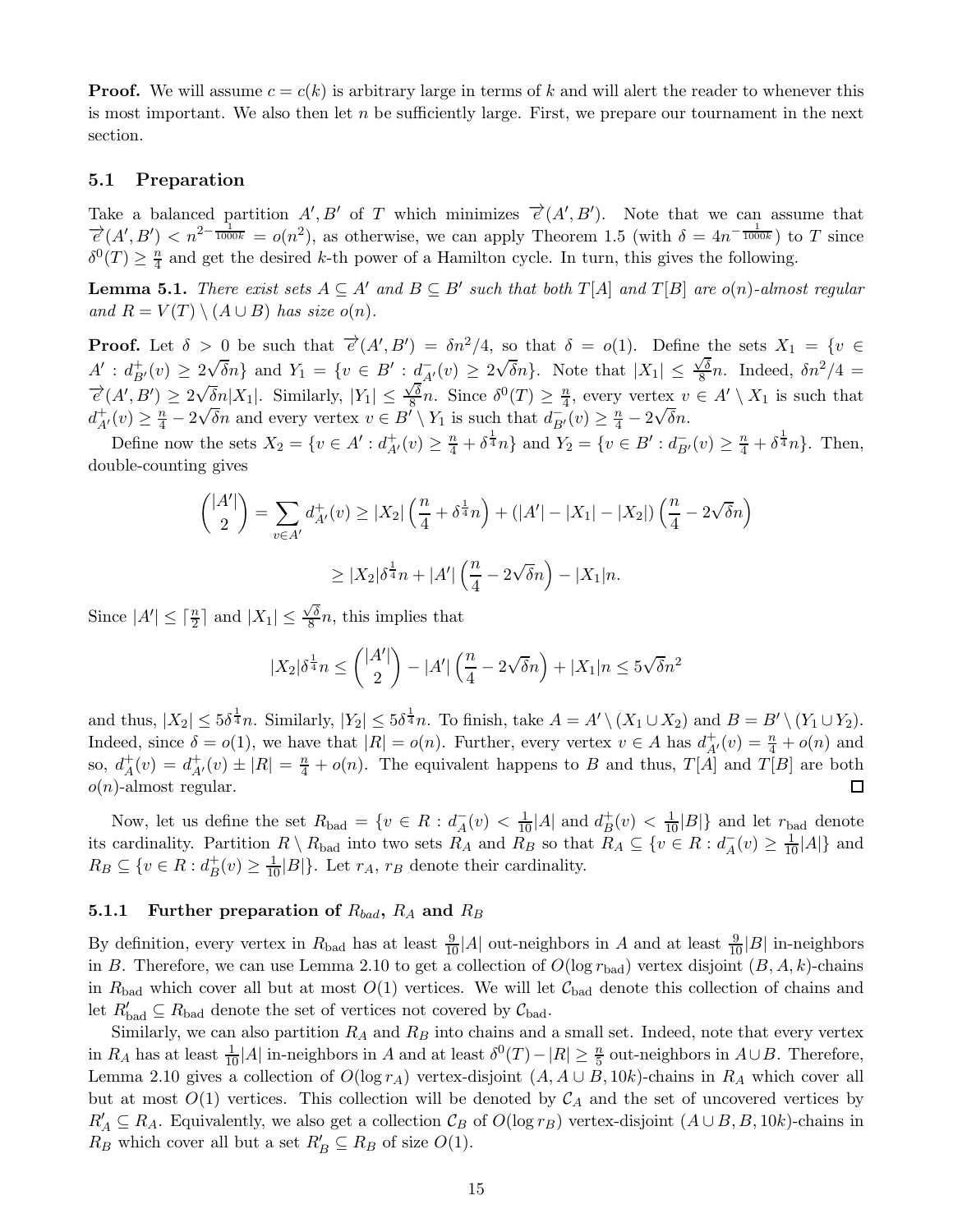<span id="page-15-0"></span>

**Figure 2:** The partition of  $R$  - the red regions denote common neighborhoods in  $A$ , the blue regions denote common neighborhoods in B and the green regions denote common neighborhoods in  $A \cup B$ .

Let  $\pi$  denote the ordering of  $V(C_A) \cup V(C_B)$  where the chains in  $C_A \cup C_B$  are put consecutively in some arbitrary way and inherit their own ordering. Finally, it will be convenient to define a large integer  $d = 2^{200k}(|R'_A \cup R'_B| + 1) = O(1)$  and consequently consider the set  $R_{\text{good}} = \{v \in R'_A \cup R'_B :$  $d_A^+$  $A_{\cup R_A}(v) + d_{\text{B} \cup R_B}(v) \leq 2d \} \subseteq R'_A \cup R'_B$ . Let  $r_{\text{good}}$  denote its cardinality. Let us also define the sets  $X = A \cup (R_A \setminus R_{\text{good}})$  and  $Y = B \cup (R_B \setminus R_{\text{good}})$ .

### 5.2 Constructing bridges

As discussed in the proof outline, we will dedicate most of the proof to constructing bridges. First, let us define them.

**Definition 5.2.** For  $Z, W \in \{A, B\}$ , a *bridge going from* Z to W is a  $(Z, W, k)$ -chain such that the following holds: its first k vertices are in Z; its last k vertices are in W; it intersects  $A \cup B$  in at most 4k vertices.

With this definition, we can now give a more detailed explanation of the proof strategy.

#### Main idea

The goal is to find a collection  $\mathcal B$  of  $o(n)$  many vertex-disjoint bridges which cover R (that is, every vertex in R must be contained in some element of  $\mathcal{B}$ ), such that the number of bridges in B going from A to B is positive and equal to the number of them going from  $B$  to  $A$ . Now, recall first that both tournaments  $T[A]$  and  $T[B]$  are  $o(n)$ -almost regular and thus, so will be the tournaments  $T[A \setminus V(B)]$  and  $T[B \setminus V(B)]$ , since  $|\mathcal{B}| = o(n)$  and each bridge intersects  $A \cup B$  in  $O(1)$  many vertices. This also implies that they are both  $\frac{1}{4}$ -cut-dense and thus, they satisfy the conditions of Lemma [2.11](#page-6-0) and Theorem [1.5.](#page-2-0) In particular, by Remark [3.2,](#page-11-3) we can then find spanning chains  $C_A \subseteq T[A \setminus V(\mathcal{B})]$  and  $C_B \subseteq T[B \setminus V(\mathcal{B})]$ . Afterwards, we can iteratively use Lemma [2.11](#page-6-0) (much like in Section [3.2\)](#page-11-4) to link these spanning chains to the bridges in  $\beta$ . Note indeed that the 'balanced' property of  $\beta$ , that is, the fact that it contains as many bridges going from A to B as those going from B to A, and further, that this number is positive, will allow us to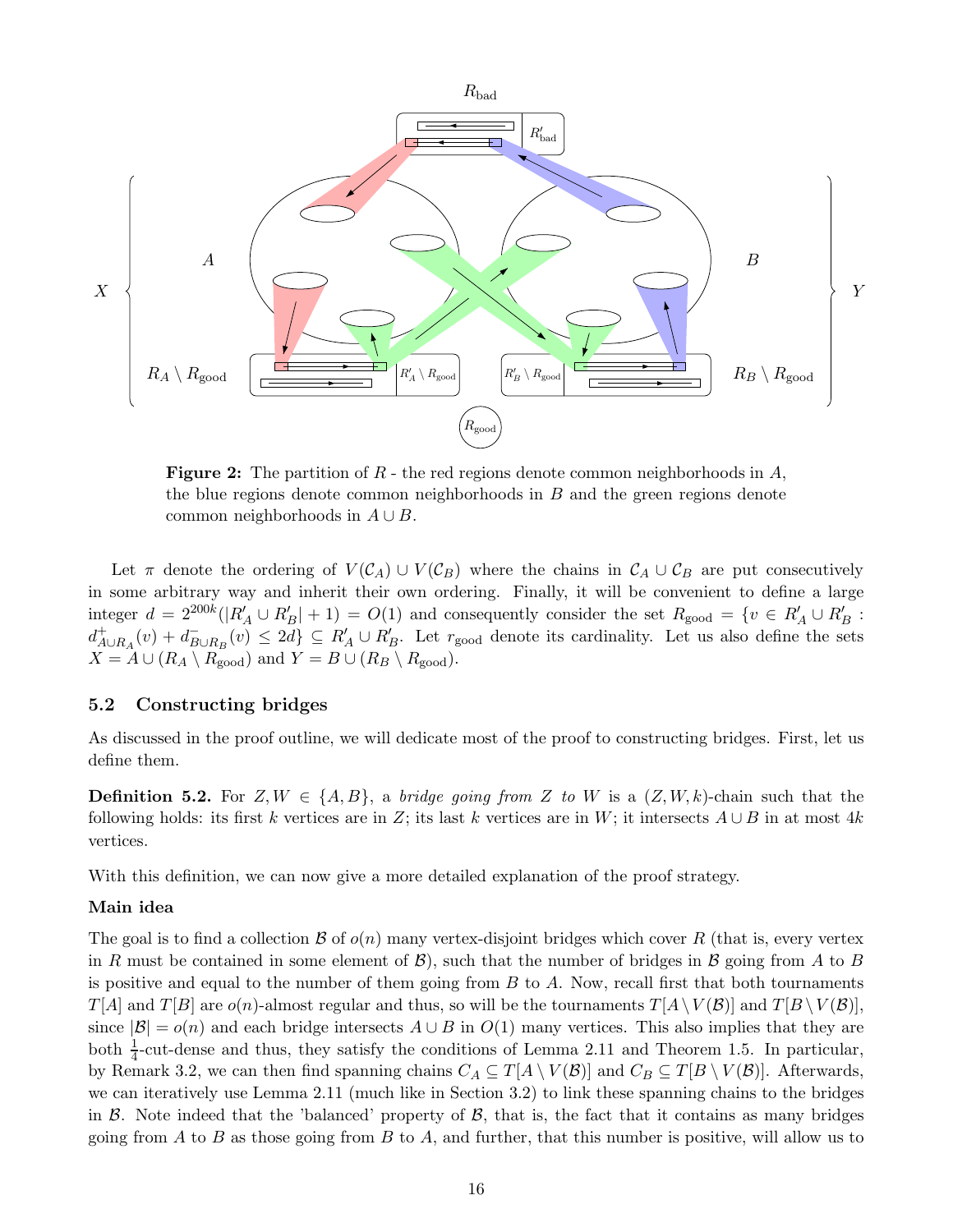construct these links in such a way that produces the k-th power of a Hamilton cycle. For an illustration of this fact, we refer the reader to Figure [3.](#page-20-0)

### The construction of  $\beta$

In order to construct the collection  $\mathcal{B}$ , we will use the partitioning of R that was done in the previous section (see Figure [2\)](#page-15-0). In effect, each part of R will have to be covered by bridges in a specific manner. Moreover, at the same time, we will need to ensure that  $\beta$  has no imbalance, that is, that the number of bridges going from A to B is positive and equal to the number of them going from B to A.

Now, in Section [5.2.1,](#page-16-0) we will start by finding  $O(1)$  many vertex-disjoint bridges contained in  $X \cup Y$ which cover  $(R'_A \cup R'_B) \setminus R_{good}$  - these bridges will go either from A to A, A to B or B to B, have size at most  $3k + 1$  and form a collection which is  $10k$ -apart in  $\pi$ . Next, in Section [5.2.2,](#page-18-0) we find  $r_{\text{good}} + |\mathcal{C}_{\text{bad}}| + |R'_{\text{bad}}| + 1 = O(\log n)$  many vertex-disjoint bridges (and also disjoint to the previous bridges) contained in  $X \cup Y \cup R_{good}$  which cover  $R_{good}$  (although not all of them have to intersect this set) - these will all go from A to B, have size at most  $4k+1$  and form, together with the previous bridges, a collection which is  $10k$ -apart in  $\pi$ .

The two previous collections of bridges mentioned will be the 'hardest' ones to find. Afterwards, in Section [5.2.3,](#page-19-0) we finish the construction of  $\beta$ . First, note that since the previously found bridges are 10k-apart in  $\pi$  and have all size at most  $4k+1$ , we can use Lemma [2.5](#page-4-4) to guarantee that each  $C \in \mathcal{C}_A \cup \mathcal{C}_B$ is such that if we delete from it all the vertices used in previous bridges, we are still left with the  $k$ -th power of a path. Moreover, this also guarantees that each of these  $k$ -th powers are such that their first and last k-sets of vertices have large common neighborhoods in  $A \cup B$  consistent with those of the initial chains C. This means that we will be able to extend them into  $|\mathcal{C}_A| + |\mathcal{C}_B| = O(\log n)$  many vertex-disjoint bridges which do not go from B to A and cover  $(R_A \setminus R'_A) \cup (R_B \setminus R'_B)$ . Similarly, we can also extend the chains in  $\mathcal{C}_{bad}$  into  $|\mathcal{C}_{bad}| = O(\log n)$  many vertex-disjoint bridges which go from B to A and cover  $R_{bad} \setminus R'_{bad}$ . To finish the covering, we find  $|R'_{bad}| = O(1)$  many vertex-disjoint bridges going from B to A which cover  $R'_{bad}$ . For this, we will use that every vertex in  $R'_{bad}$  has at least  $\frac{9}{10}|A|$  out-neighbors in A and at least  $\frac{9}{10}|B|$  in-neighbors in B, and that  $\overrightarrow{e}(B,A) \ge |A||B| - \overrightarrow{e}(A',B') = |A||B| - o(n^2)$ .

Finally, note that the covering of  $R$  is done, but we have some imbalance in the collection of present bridges. Indeed, we have exactly  $|\mathcal{C}_{bad}| + |R'_{bad}|$  bridges which go from B to A but in turn, we have at least  $r_{\text{good}} + |\mathcal{C}_{\text{bad}}| + |R'_{\text{bad}}| + 1$  (and thus, a positive number of them) and at most  $O(\log n)$  many bridges which go from A to B. We then correct this imbalance by again using that  $\vec{e}(B, A) \ge |A||B| - o(n^2)$  to create the necessary number of bridges going from B to A.

We now proceed with the proof. First, let us set  $\mathcal{B} = \emptyset$ .

## <span id="page-16-0"></span> ${\bf 5.2.1}\quad \textbf{Covering}\,\, R'_A \setminus R_{good} \,\, \textbf{and} \,\, R'_B \setminus R_{good}$

Building on previously discussed ideas, we cover  $(R'_A \cup R'_B) \setminus R_{good}$  as follows.

**Lemma 5.3.** There exists a collection of  $O(1)$  vertex-disjoint bridges contained in  $X \cup Y$  which cover  $(R'_A\cup R'_B)\setminus R_{good}$  and are such that the following holds: none of them goes from B to A or has size more than  $3k + 1$ ; the collection is 10k-apart in  $\pi$ .

**Proof.** We will find the bridges one by one. For this, let us first set  $F, V = (R'_A \cup R'_B) \setminus R_{\text{good}}$  and  $\mathcal{B}' = \emptyset$ and repeat the following procedure: Take a vertex  $v \in V$  and find a bridge v containing v of size no larger than  $3k + 1$  which does not go from B to A and such that  $\mathbf{v} \setminus \{v\} \subseteq (X \cup Y) \setminus F$ ; add the vertices in  $I_{10k}(\mathbf{v},\pi)$  to F; add **v** to  $\mathcal{B}'$  and delete v from V. We go until  $V = \emptyset$ . Note this indeed constructs the desired collection of bridges - recall that  $|(R'_A \cup R'_B) \setminus R_{good}| = O(1)$ .

We now show that the process can be done successfully. Consider some stage and let  $v$  be the vertex taken. Suppose first that  $v \in R'_A \setminus R_{\text{good}}$  - we will show that a bridge **v** can be constructed. Note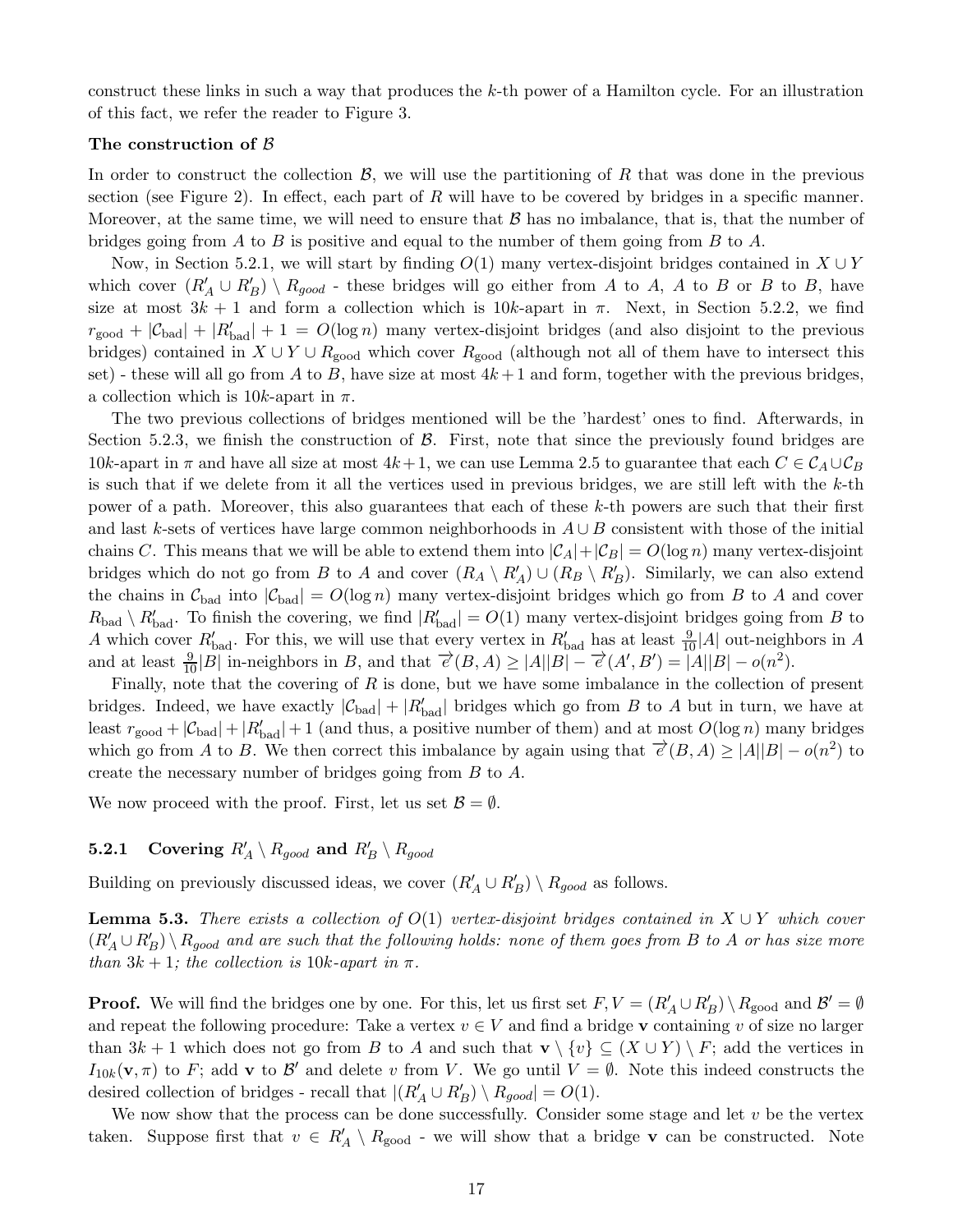that by the description of the process, we must have  $|F| \leq (3k+1)(20k+1)|R'_A \cup R'_B| < \frac{1}{10}d$ , since  $d = 2^{200k}(|R'_A \cup R'_B| + 1)$ . Recall that our definitions imply that  $d_A^+$  $A_{\cup R_A}(v) + d_{B\cup R_B}^-(v) > 2d$  and  $d_A^-(v) \ge$ |A|/10. Let us then first assume that  $d_A^+$  $A_{\cup R_A}(v) > d$ , which will be our first case.

Case 1:  $\left(d_A^+\right)$  $_{A\cup R_A}^+(v) > d$ ) Note this implies that  $d_{(A)}^+$  $_{(A\cup R_A)\setminus F}^+(v)\geq \frac{1}{2}$  $\frac{1}{2}d$  and so, we consider two subcases: either  $d_A^+$  $A\backslash F(v) > \frac{1}{4}$  $\frac{1}{4}d$ , or  $d_A^+$  $A\backslash F(v) \leq \frac{1}{4}$  $\frac{1}{4}d$  and  $d_R^+$  $_{R_A\setminus F}^+(v) > \frac{1}{4}$  $rac{1}{4}d$ .

Case 1a:  $(d_A^+$  $^+_{A\setminus F}(v) > \frac{1}{4}$  $\frac{1}{4}d$ ) Denote  $N^+_{A'}$  $A\_{A,F}(v)$  and  $N_{A\setminus F}^+(v)$  by  $N^+$  and  $N^-$ , respectively. Recall that  $T[A]$ is  $o(n)$ -almost regular and since  $|F| = O(1)$ , so is  $T[A \setminus F]$ . This implies by Lemma [2.3](#page-4-3) (with  $\delta = 1/4$ ), that  $\vec{e}(N^-, N^+) \geq \frac{1}{80}|N^-||N^+|$ . We further know that  $|N^-| \geq d_A^-(v) - |F| \geq \frac{|A|}{20}$  and  $|N^+| \geq \frac{d}{4}$ . We can then use Lemma [2.9](#page-5-3) to get the following claim.

**Claim 5.4.** There exists a subset  $U \subseteq N^+$  of size at least  $2^{30k}$  such that less than a fraction of  $1/2^{30k^2}$ of its k-subsets have less than  $2^{30k}$  common in-neighbors in  $N^-$ .

**Proof.** Apply Lemma [2.9](#page-5-3) to the graph on  $N_+ \cup N_-$  where the edges are those in  $\overrightarrow{E}_T(N_-, N_+)$ . We then take the following parameters:  $a = |N_+| \in \left[\frac{d}{4}\right]$  $\left[\frac{d}{4}, |A|\right], b = |N_{-}| \in \left[\frac{1}{20}|A|, |A|\right], \gamma \ge \frac{1}{80}, m = s = 2^{30k}.$ Indeed, since  $d \geq 2^{200k}$ , note that

$$
\binom{a\gamma^k}{k} \ge \left(\frac{d}{4k80^k}\right)^k > 2 \cdot 2^{60k^2} \cdot 20^k \ge 2 \cdot 2^{30k^2} \cdot \binom{|A|}{k} \left(\frac{2^{30k}}{\frac{1}{20}|A|}\right)^k \ge 2s^k \binom{a}{k} \left(\frac{m}{b}\right)^k
$$

and also,

$$
\binom{a\gamma^k}{k} \ge 2^{60k^2} \ge 2s^k
$$

 $\Box$ 

By Lemma [2.8,](#page-5-0) since  $U \subseteq A$ , the fraction of A-heads of size k in it is at least  $1/2^{30k^2}$ . Thus, the above claim implies that there is an A-head in  $U \subseteq N^+$ , which has at least  $2^{30k}$  common in-neighbors in  $N^{-} \subseteq A$ . In turn, we can apply Lemma [2.8](#page-5-0) again to ensure that there is an A-tail among these at least  $2^{30k}$  vertices. Note that by construction, these two sets (the above found A-tail and A-head) together with v give a bridge **v** as desired - it has size  $2k + 1$  and goes from A to A.

Case 1b:  $(d_A^+$  $A\backslash F(v) \leq \frac{1}{4}$  $\frac{1}{4}d$  and  $d_R^+$  $R_{A\setminus F}(v) > \frac{1}{4}$  $\frac{1}{4}d$ ) Denote  $N_{A\backslash F}^-(v)$  and  $N_{R}^+$  $H^+_{R_A\setminus F}(v)$  by  $N^-$  and  $N^+$ , respectively. Note that  $|N^-| = |A \setminus F| - d_A^+$  $A_{\setminus F}(v) \ge |A \setminus F| - \frac{d}{4} \ge |A| - \frac{d}{2}$  (recall that  $|F| < \frac{1}{10}d$ ) and  $|N^+| \geq \frac{d}{4}$ . By definition, every vertex in  $N^+ \subseteq R_A$  has at least  $\frac{|A|}{10}$  in-neighbors in A and thus, at least  $\frac{|N^{-}|}{12}$  in-neighbors in  $N^{-}$  (by the previous inequality on  $|N^{-}|$ ). Hence,  $\vec{e}(N^{-}, N^{+}) \geq \frac{1}{12}|N^{-}||N^{+}|$ . A similar application of Lemma [2.9](#page-5-3) to the one in the case before gives then that there is a subset  $U \subseteq N^+$  of size at least  $2^{30k}$  such that less than a fraction of  $1/2^{30k^2}$  of its k-subsets have common in-neighborhood in  $N^-$  of size less than  $2^{30k}$ . Further, recall that every vertex has at least  $\frac{n}{5}$  out-neighbors in  $A \cup B$ . So, Lemma [2.8](#page-5-0) implies that the fraction of  $(A \cup B)$ -heads of size k in U is at least  $1/2^{30k^2}$  and thus, there is a set  $S_2 \subseteq U$  of size k which is a  $(A \cup B)$ -head and has an A-tail  $S_1 \subseteq N^-$  of size k in its common in-neighborhood in  $N^-$ . Finally, since  $S_2$  is an  $(A\cup B)$ -head, its common out-neighborhood in  $(A\cup B)\setminus F$ is of size  $\Omega(n)$  and so, there is a set  $S_3$  of size k lying in its common out-neighborhood which is an A-head contained in  $A \setminus F$  or a B-head contained in  $B \setminus F$ . Note that  $\mathbf{v} = (S_1, v, S_2, S_3)$  is a bridge as desired it has size  $3k + 1$  and goes from A to A or from A to B.

Case 2:  $\left(d_A^+\right)$  $A \cup R_A(v) \leq d$  Recall that we have  $d_A^+$  $A_{\cup R_A}(v) + d_{B\cup R_B}(v) > 2d$  since  $v \notin R_{\text{good}}$ . Thus, we must have  $d_{B\cup R_B}^-(v) \geq d$  which implies  $d_{(B\cup R_B)\setminus F}^-(v) \geq \frac{1}{2}$  $\frac{1}{2}d$ . Note also, that since  $N^+(v) \geq \delta^0(T) \geq \frac{n}{4}$  $\frac{n}{4}$ , we have  $d_B^+$  $_{B\setminus F}^{+}(v) \geq N^{+}(v) - d_{A}^{+}$  $_{A\cup R_A}(v) - |R| \geq \frac{n}{5}$  (note that  $F \subseteq R$ ). We can then find **v** by breaking the situation into two subcases which are very similar to before: either  $d_{B\setminus F}^-(v) > \frac{1}{4}$  $\frac{1}{4}d$  or  $d_{B\setminus F}^-(v) \leq \frac{1}{4}$  $\frac{1}{4}d$  and  $d^-_{R_B\setminus F}(v) > \frac{1}{4}$  $\frac{1}{4}d$ . By doing the same procedures as before, the first case will give a bridge of size  $2k+1$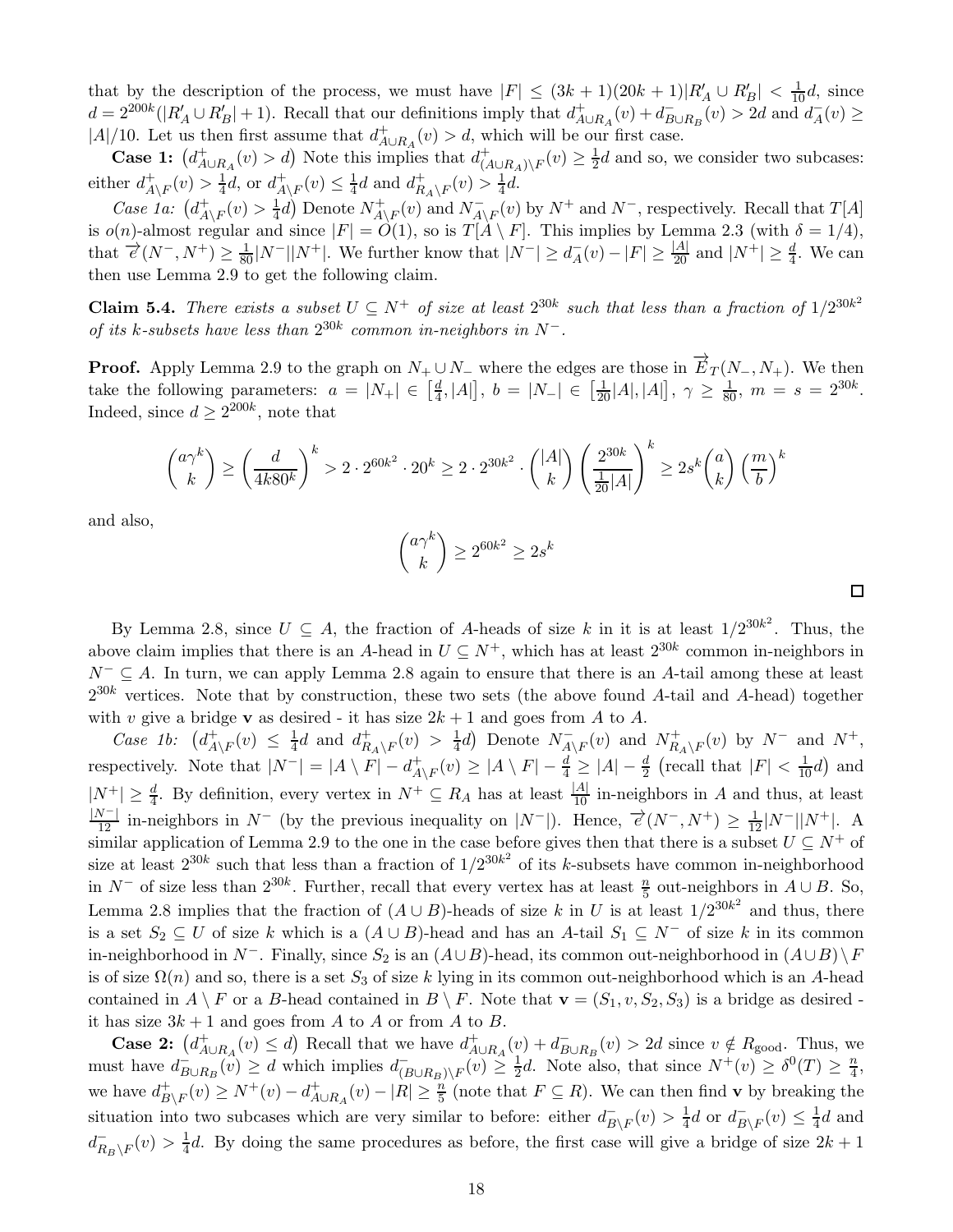which goes from B to B, while the second case will give a bridge of size  $3k + 1$  going from B to B or A to B.

 $\Box$ 

Finally, the construction is analogous when  $v \in R'_B \setminus R_{\text{good}}$ .

<span id="page-18-0"></span>Add the bridges given by the claim to B, so that  $|V(B)| = O(1)$  and B is 10k-apart in  $\pi$ .

#### 5.2.2 Finding bridges which go from A to B and covering  $R_{good}$

Every  $v \in R_{\text{good}}$  is such that  $d_X^-(v) \ge |X| - 2d$  and  $d_Y^+$  $Y(Y(Y) \geq |Y| - 2d$ . Hence, since  $d, |V(\mathcal{B})|, r_{good} = O(1),$ there exist subsets  $X' \subseteq X \setminus V(\mathcal{B})$  and  $Y' \subseteq Y \setminus V(\mathcal{B})$  of sizes  $|X| - O(1)$  and  $|Y| - O(1)$ , such that  $X' \to R_{\text{good}} \to Y'.$ 

We will now get a density condition between  $X'$  and  $Y'$  that will be enough to construct many bridges going from A to B. These will be used to cover  $R_{good}$  and to balance out the number of bridges going from B to A which are created later. Recall that indeed this correction must be made because we will want to have in the end the same number of bridges going from  $A$  to  $B$  as those going from  $B$  to  $A$ .

Now, let us first assume that  $|X'| \leq |Y'|$ , implying that  $|X'| \leq \frac{1}{2}|X \cup Y| \leq \frac{1}{2}(n - r_{bad} - r_{good})$ . Since  $\delta^{0}(T) \geq \frac{n}{4} + cn^{1-1/[k/2]},$  we have

<span id="page-18-1"></span>
$$
\overrightarrow{e}(X', V(T) \setminus X') \ge \sum_{v \in X'} d^+(v) - \binom{|X'|}{2} \ge |X'| \left(\frac{n}{4} + cn^{1-1/[k/2]} - \frac{n - r_{\text{bad}} - r_{\text{good}}}{4}\right)
$$

$$
= |X'| \left(\frac{r_{\text{bad}} + r_{\text{good}}}{4} + cn^{1-1/[k/2]}\right).
$$
(9)

Moreover, every vertex  $v \in R_{bad}$  is such that  $d_X^-(v) \leq d_A^-(v) + |R| \leq \frac{1}{10}|A| + o(n) = \frac{1}{10}|X'| + o(n)$  and  $\text{so, } \vec{\epsilon}(X', R_{\text{bad}}) \leq (\frac{|X'|}{10} + o(n)) r_{\text{bad}}.$  Hence, as  $r_{\text{good}} + |X \setminus X'| + |Y \setminus Y'| = O(1)$  and  $\vec{\epsilon}(X', Y') =$  $\overrightarrow{e}(X', V(T) \setminus X') - \overrightarrow{e}(X', R_{bad}) - \overrightarrow{e}(X', R_{good} \cup (X \setminus X') \cup (Y \setminus Y'))$ , we can deduce from [\(9\)](#page-18-1) that

<span id="page-18-2"></span>
$$
\overrightarrow{e}(X',Y') \ge |X'| \left(\frac{r_{\text{bad}}}{8} + cn^{1-1/[k/2]} - O(1)\right) \ge \frac{n}{3} \left(\frac{r_{\text{bad}}}{8} + cn^{1-1/[k/2]} - O(1)\right) \tag{10}
$$

<span id="page-18-3"></span>since  $|X'|, |Y'| \geq \frac{n}{3}$ . Similarly, we can deduce the same inequality when  $|Y'| \leq |X'|$ . This density condition is used in the following.

**Lemma 5.5.** There exists a collection of  $r_{good} + |C_{bad}| + |R'_{bad}| + 1$  many vertex-disjoint bridges contained in  $X \cup Y \cup R_{qood}$  which cover  $R_{qood}$  and are such that the following hold: each of them goes from A to B and has size at most  $4k + 1$ ; the collection together with B is  $10k$ -apart in  $\pi$ .

**Proof.** We will first find a collection  $\mathcal{B}'$  of  $r_{\text{good}} + |\mathcal{C}_{\text{bad}}| + |R'_{\text{bad}}| + 1$  many vertex-disjoint bridges in  $A^k \times (X')^k \times (Y')^k \times B^k$  which together with  $\mathcal B$  is 10k-apart in  $\pi$ . Later we will insert each vertex of  $R_{\text{good}}$  into a unique bridge in  $\mathcal{B}'$  to get the desired covering.

Set first  $\mathcal{B}' = \emptyset$  and  $F = V(\mathcal{B}) \cup I_{10k}(V(\mathcal{B}), \pi)$  and repeat the following operation: if possible, find a bridge  $\mathbf{v} \in (A \setminus F)^k \times (X' \setminus F)^k \times (Y' \setminus F)^k \times (B \setminus F)^k$  going from A to B and add it to  $\mathcal{B}'$ ; add all vertices in  $\mathbf{v} \cup I_{10k}(\mathbf{v}, \pi)$  to F.

Consider some stage of the process. Note that  $|X' \setminus F|, |Y' \setminus F| \geq \frac{n}{3} - |F|$  and that by [\(10\)](#page-18-2),

$$
\overrightarrow{e}(X' \setminus F, Y' \setminus F) \ge \frac{n}{3} \left( \frac{r_{\text{bad}}}{8} + cn^{1-1/\lceil k/2 \rceil} - O(1) \right) - n|F| \ge n \left( \frac{r_{\text{bad}}}{30} + \frac{c}{3} n^{1-1/\lceil k/2 \rceil} - |F| - O(1) \right).
$$

Further, all vertices  $x \in X' \setminus F \subseteq A \cup R_A$  and  $y \in Y' \setminus F \subseteq B \cup R_B$  are such that  $d_{A \setminus F}^-(x) \ge \frac{|A|}{10} - |F|$ and  $d_B^+$  $B\big|_{B\setminus F}(y) \geq \frac{|B|}{10} - |F|$ . Note also that  $|F| \leq (|V(\mathcal{B})| + |V(\mathcal{B'})|)(20k + 1) \leq (O(1) + 4k|\mathcal{B'}|)(20k + 1) =$  $O(|\mathcal{B}'|+1).$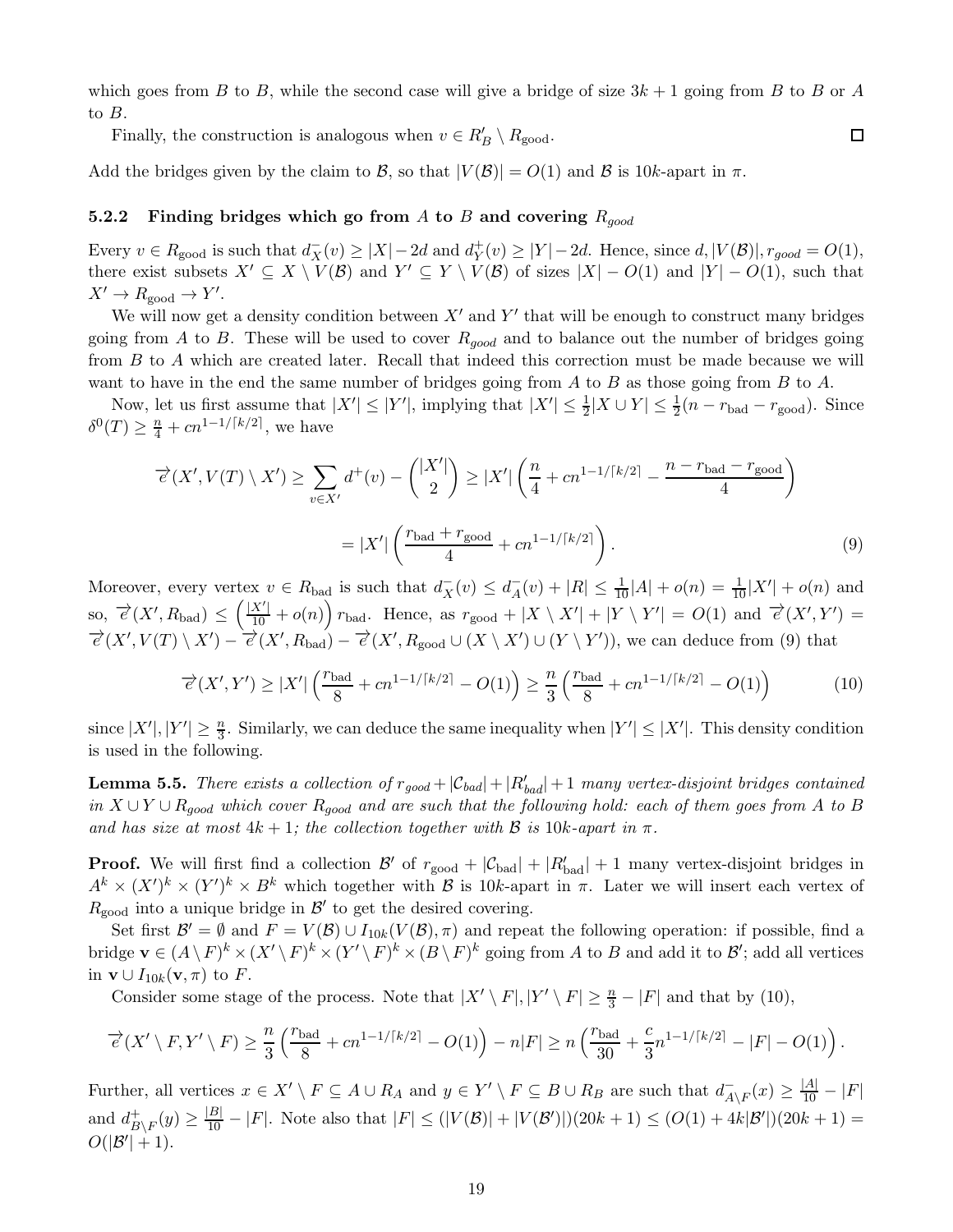Therefore, if  $|\mathcal{B}'| \leq r_{\text{good}} + |\mathcal{C}_{\text{bad}}| + |R'_{\text{bad}}| = O(\log r_{\text{bad}}) + O(1)$  (since  $|R'_{\text{bad}}|, r_{\text{good}} = O(1)$ ), we have that  $|F| \leq \frac{r_{\text{bad}}}{30} + O(1)$  and thus,

<span id="page-19-2"></span>
$$
\overrightarrow{e}(X' \setminus F, Y' \setminus F) \ge \frac{c}{3} n^{2-1/\lceil k/2 \rceil} - O(n). \tag{11}
$$

Now, let us recall again that for all  $x \in X' \setminus F$ , we have  $d_{A \setminus F}^-(x) \ge \frac{1}{10}|A| - |F| \ge \frac{1}{10}|A| - o(n) \ge \frac{1}{20}|A \setminus F|$ and similarly, for all  $y \in Y' \setminus F$ , we have  $d_B^+$  $B\}_{F}(y) \geq \frac{1}{20} |B \setminus F|$ . Also,  $|A \setminus F|, |B \setminus F| \geq \frac{n}{3}$ . Now, choose independently and uniformly at random an A-tail  $S_1 \subseteq A \setminus F$  of size k and a B-head  $S_2 \subseteq B \setminus F$  of size k. Define  $X_1 = N^+_{X' \setminus F}(S_1)$  and  $Y_1 = N^-_{Y' \setminus F}(S_2)$ . We can show that then

<span id="page-19-1"></span>
$$
\mathbb{E}[\overrightarrow{e}(X_1, Y_1)] \ge \overrightarrow{e}(X' \setminus F, Y' \setminus F)/2^{100k^2}.
$$
\n(12)

Indeed, take a vertex  $x \in X' \setminus F$ . Since  $T[A]$  is  $o(n)$ -almost regular, every vertex in  $N_{A \setminus F}^-(x) \subseteq A$  has at least  $\frac{|A|}{4}$  in-neighbors in A. Therefore, Lemma [2.8](#page-5-0) gives that the fraction of A-tails in  $N_{A\setminus F}^-(x)$  is at least  $1/2^{30k^2}$  and consequently, the number of such A-tails is at least  $(d^-_{A\setminus F}(x))^k/2^{30k^2} \geq |A\setminus F|^k/2^{50k^2}$ . Hence,  $\mathbb{P}(x \in X_1) \ge 1/2^{50k^2}$ . Similarly, for all  $y \in Y' \setminus F$ ,  $\mathbb{P}(y \in Y_1) \ge 1/2^{50k^2}$ , which ultimately, gives [\(12\)](#page-19-1) by summing over all edges.

Take then a choice of  $S_1, S_2$  such that  $\overrightarrow{e}(X_1, Y_1) \geq \overrightarrow{e}(X' \setminus F, Y' \setminus F)/2^{100k^2}$ . By [\(11\)](#page-19-2), if c is sufficiently large as a function of k, we can apply Theorem [4.1](#page-11-1) to the tournament  $T[X_1 \cup Y_1]$ . Let  $\mathbf{w}_1 \times \mathbf{w}_2 \in X_1^k \times Y_1^k$ be the resulting k-th power. Then,  $\mathbf{v} = (S_1, \mathbf{w}_1, \mathbf{w}_2, S_2) \in (A \setminus F)^k \times X_1^k \times Y_1^k \times (B \setminus F)^k$  is the desired bridge which we add to  $\mathcal{B}'$ . The described process can then be successfully repeated until  $|\mathcal{B}'|$  =  $r_{\text{good}} + |\mathcal{C}_{\text{bad}}| + |R'_{\text{bad}}| + 1.$ 

To conclude, for each vertex in  $R_{\text{good}}$  we arbitrarily choose a unique bridge in  $\mathcal{B}'$ , to which we add the vertex - making it a bridge in  $A^k \times (X')^k \times R_{\text{good}} \times (Y')^k \times B^k$ . This works because  $X' \to R_{\text{good}} \to Y'$ . The new collection  $\mathcal{B}'$  of bridges will now cover  $R_{\text{good}}$  and have the desired properties. П

Add the bridges given by the claim to B. Note that  $|\mathcal{B}| = O(\log r_{bad}) + O(1) = O(\log n)$  and that B is 10k-apart in  $\pi$ .

### <span id="page-19-0"></span>5.2.3 Completing the covering

In this section, we will complete the covering of R and consequent construction of  $\mathcal{B}$ , by extending what is left of the chains in  $\mathcal{C}_A$ ,  $\mathcal{C}_B$  and  $\mathcal{C}_{bad}$  and correcting whatever imbalance we have as a result. Indeed, recall that we want the number of bridges going from  $A$  to  $B$  to be positive and equal to the number of bridges going from B to A. Before doing so, we define what we mean by extending. If  $Q$  is the k-th power of a path, then an *extension of Q* is a bridge  $\mathbf{v} = \mathbf{v}_1 \times Q \times \mathbf{v}_2$ , where  $\mathbf{v}_1, \mathbf{v}_2$  have both k vertices.

First, note that by construction, the collection  $\beta$  is 10k-apart in  $\pi$ . Note also that every bridge in  $\beta$ at the moment has size at most  $4k+1$ . Therefore, Lemma [2.5](#page-4-4) implies that each  $C \in C_A \cup C_B$  is such that  $C \setminus V(\mathcal{B})$  is the k-th power of a path. Further, for all 10k-chains  $C \in C_A$ , the first k vertices of  $C \setminus V(\mathcal{B})$ are among the first 10k vertices of C and thus have  $\Omega(n)$  common in-neighbors in A. Similarly, the last k vertices of  $C \setminus V(\mathcal{B})$  have  $\Omega(n)$  common out-neighbors in  $A \cup B$ . Finally, if  $C \in \mathcal{C}_B$ , the first k vertices of  $C \setminus V(\mathcal{B})$  have  $\Omega(n)$  common in-neighbors in  $A \cup B$  and its last k have  $\Omega(n)$  common out-neighbors in B.

Since  $|\mathcal{B}| = O(\log n)$  and  $|\mathcal{C}_A \cup \mathcal{C}_B \cup \mathcal{C}_{bad}| = O(\log n)$ , it is easy to see that we can then get a collection  ${\{v_C : C \in \mathcal{C}_A \cup \mathcal{C}_B \cup \mathcal{C}_{bad}\}}$  of vertex-disjoint bridges such that for each C,  $v_C$  is an extension of  $C \setminus V(\mathcal{B})$ and  $\mathbf{v}_C$  is disjoint to  $V(\mathcal{B})$ . This is done by using Lemma [2.8](#page-5-0) in a similar way as in many previous arguments. Furthermore, if  $C \in \mathcal{C}_{bad}$ , then  $\mathbf{v}_C$  is a bridge going from B to A and if  $C \in \mathcal{C}_A \cup \mathcal{C}_B$ , it is a bridge going from A to A, A to B or B to B. Add the bridges  $\mathbf{v}_C$  to B. Note that we added  $O(\log n)$ bridges and so, we still have  $|\mathcal{B}| = O(\log n)$ .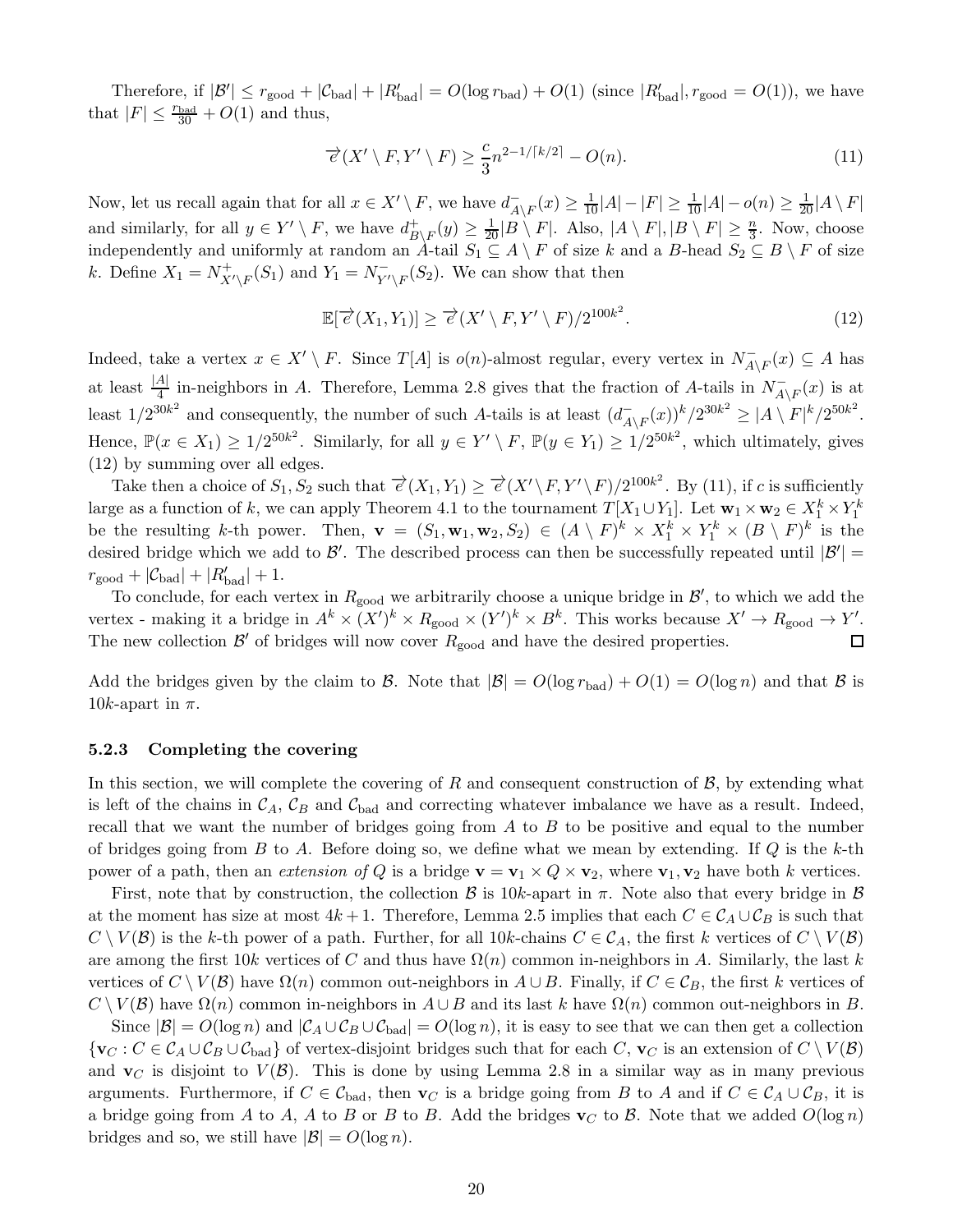<span id="page-20-0"></span>

**Figure 3:** The 'links' which produce the  $k$ -th power of a Hamilton cycle - when  $l = 3$  and  $l_A = l_B = 1$ .

To finish the covering, we are only left to deal with  $R'_{bad}$ . Recall that every vertex v in this set is such that  $d_A^+$  $A^+(v) \geq \frac{9}{10} |A|$  and  $d^-_B(v) \geq \frac{9}{10} |B|$ . Furthermore, recall also that  $\vec{e}(B, A) = |A||B| - \vec{e}(A, B) \geq$  $|A||B| - o(n^2)$  and that  $|V(B) \cap (A \cup B)| = O(\log n)$ . Therefore, for a specific vertex  $v \in R'_{bad}$ , we can use Lemma [2.9](#page-5-3) with density  $\gamma = 1 - o(1)$  to construct a bridge of size  $2k + 1$  which goes from B to A and contains v as its middle vertex. Since  $|R'_{bad}| = O(1)$ , we can iterate this to find a collection of  $|R'_{bad}|$ vertex-disjoint bridges of size  $2k+1$  contained in  $(A\cup B\cup R'_{bad})\setminus V(\mathcal{B})$  which go from  $B$  to  $A$  and cover  $R'_{bad}$ . Add these bridges to  $B$  - we still have  $|B| = O(\log n)$ .

To conclude, the covering of  $R$  is done but there might still be some imbalance in  $\mathcal{B}$ . Indeed, note that the only construction of bridges going from  $B$  to  $A$  was done to cover  $R_{bad}$  in the two previous paragraphs. We then have precisely  $|R'_{bad}| + |\mathcal{C}_{bad}|$  bridges in  $\mathcal B$  going from  $B$  to  $A$ . On the other hand, by Lemma [5.5,](#page-18-3) we have at least  $r_{\text{good}} + |\mathcal{C}_{\text{bad}}| + |R'_{\text{bad}}| + 1$  bridges in  $\mathcal B$  which go from  $A$  to  $B$ . Therefore, there is a number  $t \leq |\mathcal{B}| = O(\log n)$ , such that if t bridges which go from B to A are added to B, there is no imbalance. Since  $\overrightarrow{e}(B, A) \ge |A||B| - o(n^2)$  and  $|V(B) \cap (A \cup B)| = O(\log n)$ , we can indeed (again by using Lemma [2.9\)](#page-5-3) construct t vertex-disjoint bridges of size 2k contained in  $(A \cup B) \setminus V(B)$  which go from  $B$  to  $A$ . We are then finished by adding these to  $B$ .

### 5.3 Finishing the proof

At this point, the situation is as follows. We have a collection  $\beta$  of vertex-disjoint bridges covering  $R$ , such that the number of them going from  $A$  to  $B$  is positive and equal to the number of them going from  $B$ to A. Moreover, each bridge intersects  $A \cup B$  in at most 4k vertices and B has size  $O(\log n)$ . Hence, both  $T[A \setminus V(\mathcal{B})]$  and  $T[B \setminus V(\mathcal{B})]$  are  $o(n)$ -almost regular. In particular, they are  $\frac{1}{4}$ -cut-dense and respectively have minimum semidegrees at least  $|A|/4$  and  $|B|/4$ . Therefore, we can use Remark [3.2](#page-11-3) to find spanning 3k-chains  $C_A \subseteq T[A \setminus V(\mathcal{B})]$  and  $C_B \subseteq T[B \setminus V(\mathcal{B})]$ .

We will now use Lemma [2.11](#page-6-0) inside the  $o(n)$ -almost regular tournaments  $T[A\setminus V(\mathcal{B})]$  and  $T[B\setminus V(\mathcal{B})]$ much like in Section [3.2,](#page-11-4) in order to link the chains  $C_A, C_B$  with the bridges in B so that as a result, we get the  $k$ -th power of a Hamilton cycle in  $T$ . First, let us indicate which 'links' need to be made. For purposes of notation, let  $\mathbf{v}_1, \ldots, \mathbf{v}_l \in \mathcal{B}$  denote the bridges going from A to B, let  $\mathbf{v}_{l+1}, \ldots, \mathbf{v}_{2l} \in \mathcal{B}$ denote the bridges going from B to A, let  $\mathbf{w}_1, \ldots, \mathbf{w}_{l_A} \in \mathcal{B}$  denote the bridges going from A to A and let  $\mathbf{u}_1, \ldots, \mathbf{u}_{l_B} \in \mathcal{B}$  denote the bridges going from B to B.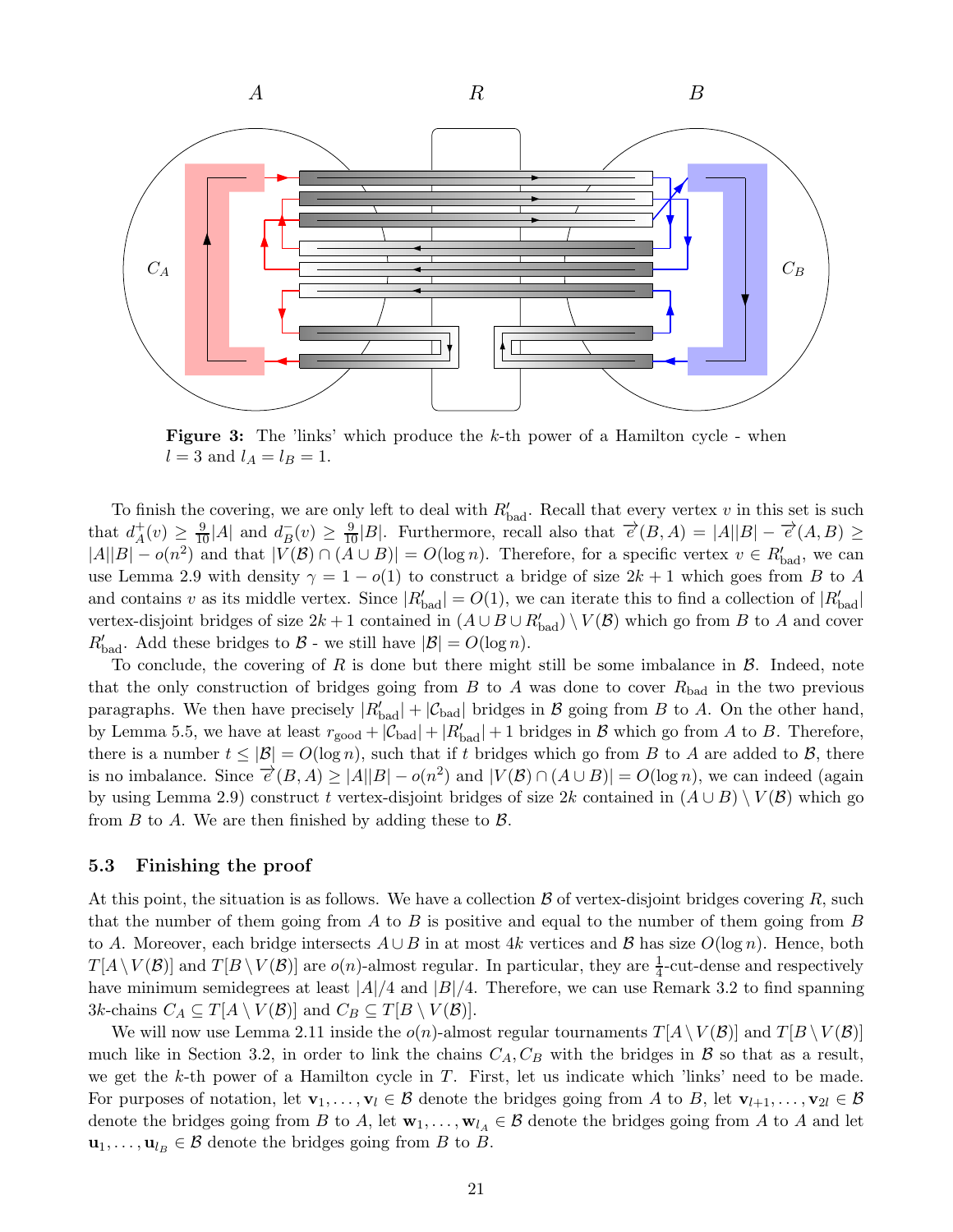Inside A, we will make the following links:  $C_A$  to  $v_1$  (meaning we link the last k vertices of  $C_A$  to the first k vertices of  $\mathbf{v}_1$ ,  $\mathbf{v}_{l+i-1}$  to  $\mathbf{v}_i$  (for  $2 \le i \le l$ ),  $\mathbf{v}_{2l}$  to  $\mathbf{w}_1$ ,  $\mathbf{w}_{i-1}$  to  $\mathbf{w}_i$  (for  $1 < i \le l_A$ ) and  $\mathbf{w}_{l_A}$  to  $C_A$ . Inside B:  $\mathbf{v}_i$  to  $\mathbf{v}_{l+i}$  (for  $1 \leq i \leq l-1$ ),  $\mathbf{v}_l$  to  $C_B$ ,  $C_B$  to  $\mathbf{u}_1$ ,  $\mathbf{u}_i$  to  $\mathbf{u}_{i+1}$  (for  $1 \leq i \leq l_B-1$ ),  $\mathbf{u}_{l_B}$  to  $\mathbf{v}_{2l}$ . Note this will produce the k-th power of a Hamilton cycle (see Figure [3](#page-20-0) for an illustration).

As mentioned, the construction of these linking structures is done as in Section [3.2.](#page-11-4) Also, we will only do it for the links inside  $A$ , since for  $B$  the method is the same. Now, first let  $F$  be the set of vertices which are either in  $V(\mathcal{B})$  or among the first or last k vertices of  $C_A$ . Note that  $|F| = O(\log n)$ . Let also  $V = A \setminus F$  and  $\pi$  be the ordering of V given by the chain  $C_A$ . Proceed with the first linking, i.e.,  $C_A$  to  $\mathbf{v}_1$ . Let  $H_A$  denote the set of last k vertices of  $C_A$  and  $H'_1$  denote the set of first k vertices of  $v_1$ . By the definition of a 3k-chain as well as the definition of a bridge, we have that  $H_A$  has at least  $|A|/2^{20k}$  common out-neighbors in V and  $H'_1$  has at least  $|A|/2^{20k}$  common in-neighbors in V. Therefore, we can apply Lemma [2.11](#page-6-0) to the tournament  $T[V \cup H_A \cup H_1']$ , since it is  $o(n)$ -almost regular. This will produce a k-th power  $P \subseteq V \cup H_A \cup H'_1$  which starts in  $H_A$  and ends in  $H'_1$  and further, is such that  $P \setminus (H_A \cup H'_1)$  can be partitioned into at most  $\log n$  many k-sets  $S_1, \ldots, S_m$  which are 10k-apart in  $\pi$ . Update  $F := F \cup I_{10k}(S_1 \cup \ldots \cup S_m, \pi)$  and  $V := V \backslash F$ . This implies that V decreases by at most  $O(\log n)$ . We repeat this process until we've made all the links needed inside A. Notice that at each step, we delete  $O(\log n)$  many vertices from V and there are  $O(\log n)$  many steps. Thus, at each step, the tournament to which we will want to apply Lemma [2.11](#page-6-0) is always  $o(n)$ -almost regular and so, we can indeed use the linking lemma on it. Moreover, the collection of k-sets  $S_i$  used for the linking paths is 10k-apart in  $\pi$  and each of these sets is disjoint to  $V(\mathcal{B})$  and to the sets of first and last k vertices of  $C_A$ . By Lemma [2.5,](#page-4-4) this means that when we remove the vertices used in the linking structures (i.e., the vertices in the sets  $S_i$ ) from  $C_A$ , we are still left with the k-th power of a path.

After doing the same procedure inside  $B$ , we have produced the desired links which, as a result, can be used to construct the k-th power of a Hamilton cycle in T. 口

### <span id="page-21-0"></span>6 Lower bound constructions

In this section, we construct tournaments with large minimum semidegree which do not contain the  $k$ -th power of a Hamilton cycle. Specifically, we will prove Theorems [1.3](#page-1-1) and [1.4.](#page-1-2)

#### 6.1 A Construction for all  $k$

<span id="page-21-1"></span>In order to prove Theorem [1.3,](#page-1-1) we first will need to reduce an extremal  $K_{r,r}$ -free graph to a  $K_{r,r}$ -free graph with large minimum degree. This is done by the following standard claim.

**Claim 6.1.** Let  $r = \lceil \frac{k-1}{2} \rceil$ . Then, for all n there exists a balanced bipartite graph on  $n-1$  vertices which is  $K_{r,r}$ -free, has minimum degree  $\Theta\left(\frac{ex(n,K_{r,r})}{n}\right)$  $\left(\frac{K_{r,r}}{n}\right)$  and maximum degree at most  $\frac{n-1}{8}$ .

Now we can use this to give the tournament construction.

**Proof of Theorem [1.3.](#page-1-1)** Take  $n = 3 \pmod{4}$  to be sufficiently large. Let G be the balanced bipartite graph on  $n-1$  vertices with parts A, B of sizes  $\frac{n-1}{2}$  given by Claim [6.1,](#page-21-1) which has minimum degree  $d = \Theta\left(\frac{ex(n,K_{r,r})}{n}\right)$  $\left(\frac{K_{r,r}}{n}\right)$  and maximum degree at most  $\frac{n-1}{8}$ . Construct a tournament T' on the same vertex set as G by first orienting the edges inside A and B so that  $T'[A], T'[B]$  are regular tournaments, thus having minimum semidegree  $\frac{n-3}{4}$ . Secondly, orient all the edges in G from A to B and the rest is oriented from B to A. To finish, add a single vertex  $v$  to  $T'$  which has A as its in-neighborhood and B as its out-neighborhood. Let T be the resulting n-vertex tournament. Note indeed that  $\delta^0(T) \ge$  $\min\left(\frac{n-3}{4}+1+d,\frac{3(n-1)}{8}\right)\geq \frac{n+1}{4}+d.$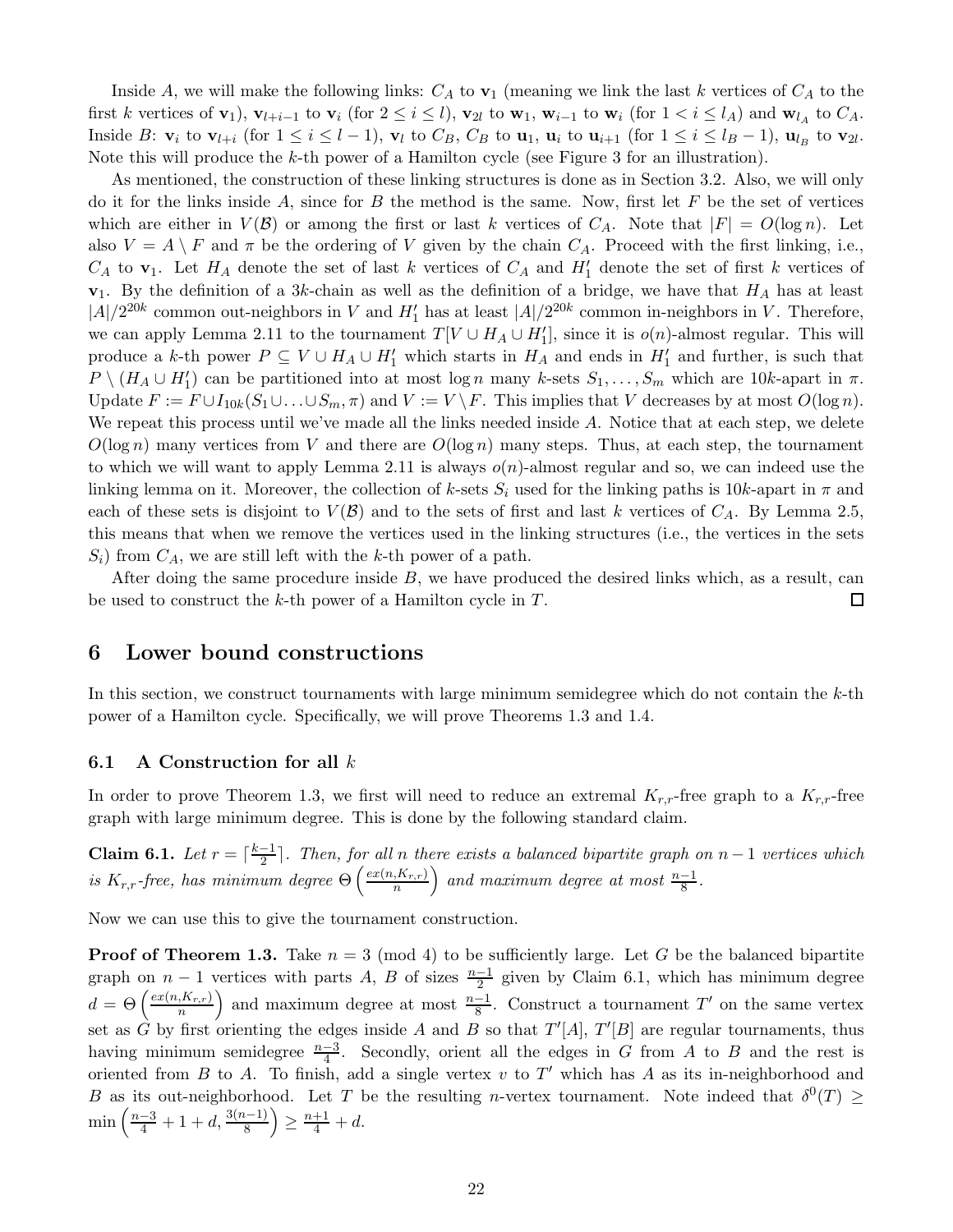For sake of contradiction, suppose  $T$  has the k-th power of a Hamilton cycle and consider the moment it passes through v. Let  $S_A \subseteq A$  be the r vertices coming before it and  $S_B \subseteq B$  be the r vertices coming after it. Then, every vertex in  $S_A$  dominates every vertex in  $S_B$  and thus, these sets form a  $K_{r,r}$  in  $G$ , which is a contradiction.  $\Box$ 

We can use a similar approach to complete our answer to one of the questions we raised in the introduction. Recall that Theorem [1.5](#page-2-0) implies that we can have  $n_0 = \varepsilon^{-O(k)}$  in Theorem [1.1.](#page-0-0) To show that this exponential behaviour in  $k$  is best possible, we can take the same construction as in the proof of Theorem [1.3](#page-1-1) but instead of using Claim [6.1,](#page-21-1) we can take G to be a balanced bipartite graph on  $n-1 = \varepsilon^{-\Omega(k)}$ vertices which has no  $K_{r,r}$ , has minimum degree at least  $\varepsilon n$  and maximum degree at most  $\frac{n-1}{2} - \varepsilon n$ . Such G can be easily constructed by considering a random bipartite graph with edge probability roughly  $2\varepsilon$ .

### 6.2 Cubes

In this section, we prove Theorem [1.4,](#page-1-2) which gives an improved lower bound for containing the cube of a Hamilton cycle, which we denote by  $H_n^3$ . Let  $d = d(n)$  be the largest possible odd number such that there exists a d-regular bipartite graph on 2n vertices which does not contain a copy of  $C_4$ ,  $C_6$  or  $C_8$ . Then, we can show the following.

<span id="page-22-0"></span>**Proposition 6.2.** Let t be a positive odd integer. There exists a tournament on  $n = 2t + 1$  vertices with  $\delta(T) \geq \frac{t-1}{2} + d(t)$  which does not contain the cube of a Hamilton cycle.

**Proof.** We define the vertex set of T to be  $A \cup B \cup \{v\}$  where  $|A| = |B| = t$ . Let G be a  $d(t)$ -regular bipartite graph with parts A and B which does not contain  $C_4$ ,  $C_6$  or  $C_8$ . Orient all edges in G from A to B, and the remaining edges orient from B to A. Let all vertices in B dominate v, and let v dominate all vertices in  $A$ . Now we orient the edges inside of  $B$  so that they form an arbitrary regular tournament with degrees  $\frac{t-1}{2}$ . To finish the construction, we orient the edges in A. For each vertex  $b \in B$ , we orient the edges inside of  $N_G(b)$  so that  $N_G(b)$  induces a regular tournament. Notice that for distinct  $b_1$  and  $b_2$ the sets  $N_G(b_1)$  and  $N_G(b_2)$  intersect in at most one vertex, since otherwise there would be a copy of  $C_4$ inside of G. Therefore this gives a well-defined orientation of these edges, meaning that we never orient the same edge twice. We call the edges in  $A$  for which we just gave an orientation, type I edges. Let  $(a_1, a_2, a_3)$  be a triple of distinct vertices in A, such that  $a_1a_2$  and  $a_2a_3$  are oriented type I edges, but such that the edge  $\{a_1, a_3\}$  is still not oriented. For each such triple, we orient this edge as  $a_3a_1 \in E(T)$ ; we call oriented edges of this kind type II edges. Observe again that we have a well-defined orientation here, since for each type II edge  $a_3a_1$  there exists a unique  $a_2$  such that  $a_1a_2$  and  $a_2a_3$  are type I edges. Indeed, suppose the contrary. Then, there is another  $a'_2$  such that  $a_1a'_2$  and  $a'_2a_3$  are type I edges. There are several cases here, and each results in a short cycle in  $G$ , which is a contradiction. Indeed, let  $b_1, b_2, b'_1$ and  $b'_2$  be the common neighbors in G of the pairs  $\{a_1, a_2\}$ ,  $\{a_2, a_3\}$ ,  $\{a_1, a'_2\}$ , and  $\{a'_2, a_3\}$ , respectively.

- If  $|\{b_1, b_2\} \cap \{b'_1, b'_2\}| = 0$  then we get a  $C_8$  in  $G$ .
- If  $|\{b_1, b_2\} \cap \{b'_1, b'_2\}| = 1$  then we get a  $C_6$  in  $G$ .
- If  $|\{b_1, b_2\} \cap \{b'_1, b'_2\}| = 2$  then we get a  $C_4$  in  $G$ .

Now we show that the directed graph induced by type II edges is regular. Let us first count the number of (type II) in-neighbors of any vertex  $a_1 \in A$ ; each in-neighbor is obtained by a directed 2-path of type I edges  $a_1 \rightarrow a_2 \rightarrow a_3$ , such that  $\{a_1, a_3\}$  is not oriented as a type I edge, i.e.  $\{a_1, a_3\}$  do not have a common neighbor in B. The vertex  $a_1$  has  $d(d-1)/2$  out-neighbors in the type I digraph, since  $|N_G(a_1)| = d$ , and for each vertex  $b \in N_G(a_1)$ , we have that  $a_1$  has  $(d-1)/2$  out-neighbors in the regular graph induced by  $N_G(b)$ . Furthermore, for each type I out-neighbor  $a_2$  of  $a_1$ , there exist  $(d-1)^2/2$  type I out-neighbors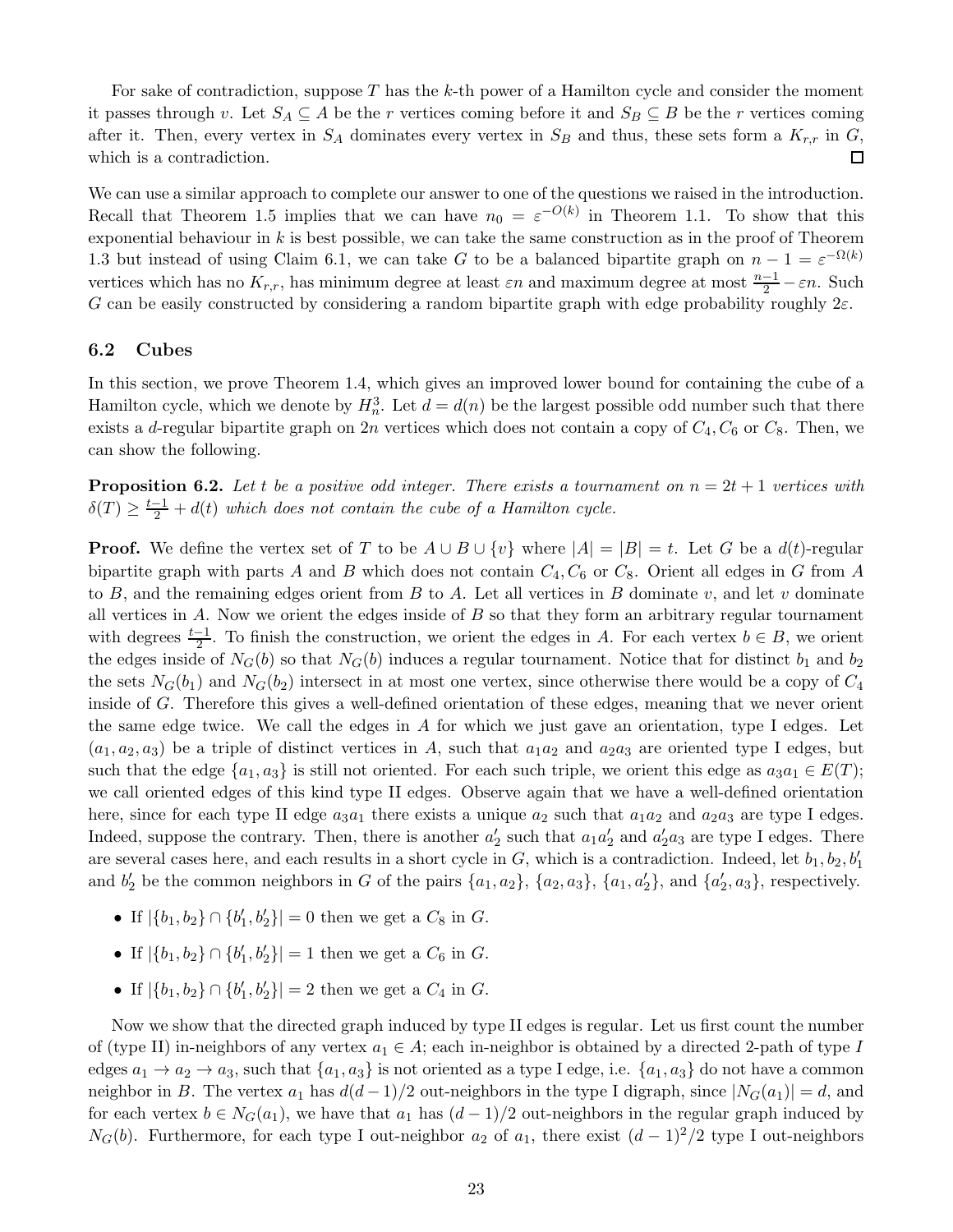$a_3$  such that  $\{a_1, a_3\}$  is not oriented, as  $a_2$  is in  $d-1$  distinct regular (type I) tournaments besides the one with  $a_1$ , and in each of those it has out-degree  $(d-1)/2$ . If for any such  $a_3$  the edge  $\{a_1, a_3\}$  was already oriented as a type I edge, it would mean that there is a common neighbor of  $a_1$  and  $a_3$ , but then we would have a  $C_6$  in G together with the common neighbors of  $a_1, a_2$  and  $a_2, a_3$ . We conclude that the type II in-degree of  $a_1$  is precisely  $d(d-1)^3/4$  and similarly, we get that the out-degree equals the same number.

Note that both the digraph formed by type I edges and the one formed by type II edges are regular, hence the complement of the union of these digraphs (i.e., the graph of non-oriented edges) inside  $A$  is also regular and has even degree, as  $|A| = t$  is odd. It is a standard exercise to show that we can orient the remaining edges in  $A$  so that the resulting digraph is regular, so the whole tournament on  $A$  is regular. Finally, we get that the resulting tournament T satisfies  $\delta^0(T) \geq \frac{t-1}{2} + d(t)$ .

Now suppose, for sake of contradiction, that T contains a  $H_n^3$ . Consider the appearance of v in this cycle, and notice that immediately after it, at least three vertices in A necessarily follow. We consider the sequence  $\pi$  of letters A and B corresponding to the sequence of vertices which follow after v in  $H_n^3$ and their affiliation to either A or B.

As noted, our sequence starts with at least three consecutive  $A$ 's. Look at the last two of these consecutive  $A$ 's : we either have that two B's follow, which would give a  $C_4$  in G (a contradiction), or we have a B followed by an A. So we may assume that there is a subsequence  $AABA$ . Now, either we can find a subsequence AABAB in our graph (and we deal with this case in the next passage), or the sequence we found continues with an A, giving  $AABAA$ . Furthermore, each time we encounter next B in our sequence, we would have to continue with two consecutive A's, which would mean we have more A's than B's in the sequence, which is a contradiction since  $|A| = |B|$ .

Therefore, there has to be a subsequence  $AABAB$  in  $H_n^3$  whose vertices we denote by  $a_1, a_2, b_1, a_3, b_2$ . This implies that  $a_1, a_2$  and  $a_3$  form a transitive tournament in A with  $a_1 \rightarrow a_2 \rightarrow a_3$ , and  $b_1$  is the common neighbor of  $a_1, a_2$  in G, and  $b_2$  is the common neighbor of  $a_2, a_3$  in G. Notice that  $a_1a_2$  and  $a_2a_3$ are type I edges, and if we prove that  $\{a_1, a_3\}$  do not have a common neighbor, then  $a_3a_1$  is a type II edge, contradicting the assumption that  $a_1, a_2$  and  $a_3$  form a transitive tournament. If  $b_2$  is the common neighbor of  $a_1, a_3$  then we have a  $C_4$  in G formed by  $a_1 - b_1 - a_2 - b_2 - a_1$ . Also,  $b_1$  can not be the common neighbor, since  $b_1 \rightarrow a_3$  and therefore this edge is not G. Otherwise, if some other vertex  $b_3$  is the common neighbor, we again get a contradiction, since we have a  $C_6$  in G, given by  $a_1 - b_1 - a_2 - b_2 - a_3 - b_3 - a_1$ . This finishes the proof.  $\Box$ 

To complete the proof we need the well known result of Benson [\[2](#page-24-16)] on Turán numbers of even cycles.

**Proposition 6.3.** For every  $q = 2^{\ell}$  there exists a balanced bipartite graph H on  $2\sum_{i=0}^{5} q^i$  vertices which is  $(q + 1)$ -regular and has girth 12.

This result shows that for  $q = 2^{\ell}$  and  $t = \sum_{i=0}^{5} q^{i}$ , it holds that  $d(t) \geq q + 1 = \Omega(t^{1/5})$ . By considering  $n = 2\sum_{i=0}^{5} q^{i} + 1$  and using Proposition [6.2,](#page-22-0) we obtain Theorem [1.4.](#page-1-2)

### <span id="page-23-0"></span>7 Concluding remarks

In this paper, we resolved, for all even  $k$ , the question of determining the minimum semidegree condition which ensures that a tournament contains the k-th power of a Hamilton cycle. For odd  $k$ , although we made a very significant improvement on what was previously known, there is still a small gap between our bounds and it would be very interesting to close it. Here, the first open case is  $k = 3$ . In this case, our Theorem [1.4](#page-1-2) gives a lower bound of order  $n^{1/5}$  on the additive error term. It might be possible to improve this result using similar ideas as before, by forbidding in the constructions subgraphs whose Turán number is larger than that of  $C_8$ . On the other hand, the upper bound in this case, coming from Theorem [1.2,](#page-1-0) has order  $\sqrt{n}$  and it is not even clear what the truth should be.